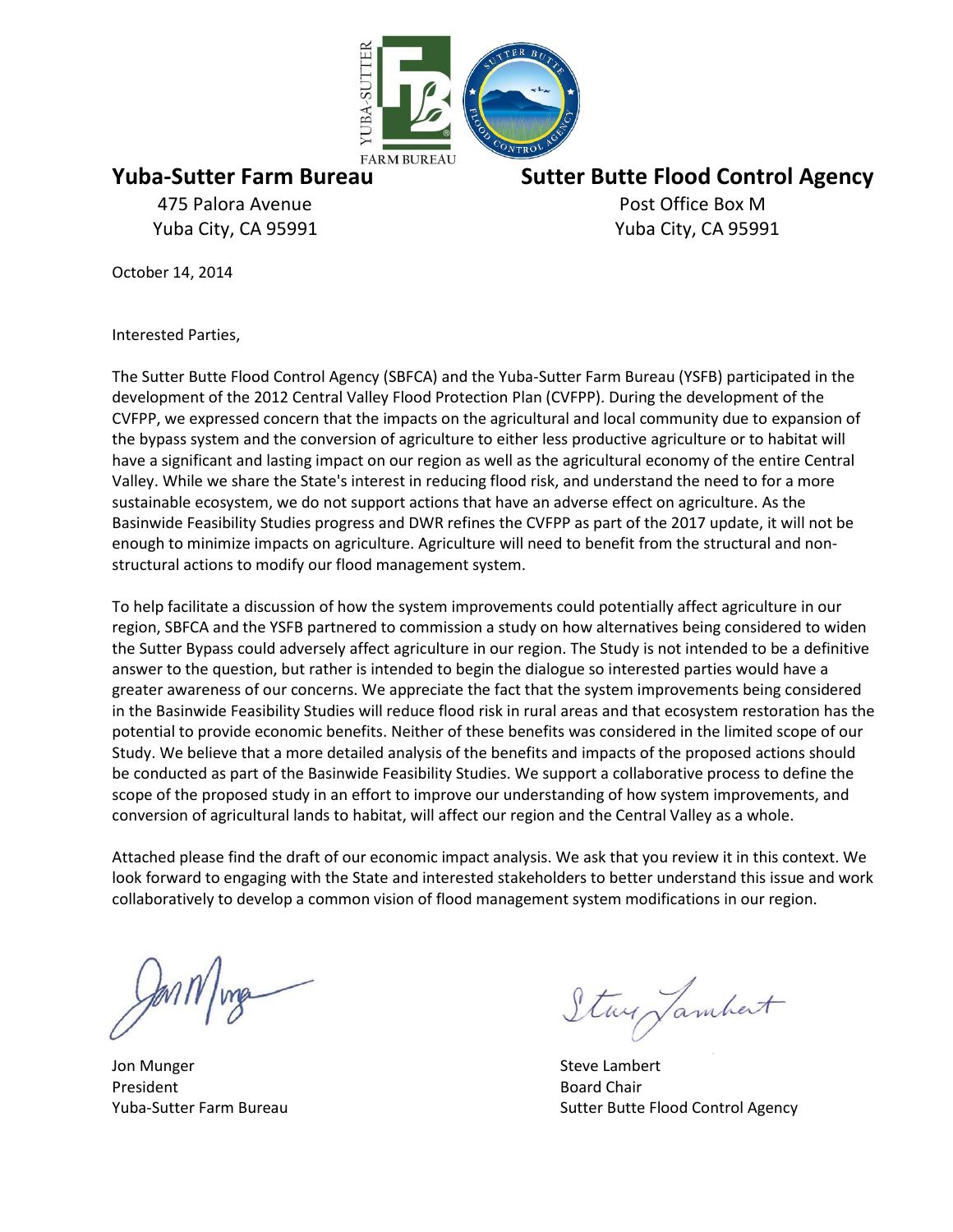# Economic Impacts of the Sutter Bypass Expansion

# August 12, 2014

Stephen F. Hamilton Professor and Chair of Economics California Polytechnic State University

Emily O'Brien Student Research Assistant California Polytechnic State University

**Prepared for** 

Yuba-Sutter County Farm Bureau 475 Palora Ave Yuba City, CA 95991

Sutter Butte Flood Control Agency 1227 Bridge Street, Suite C Yuba City, CA 95991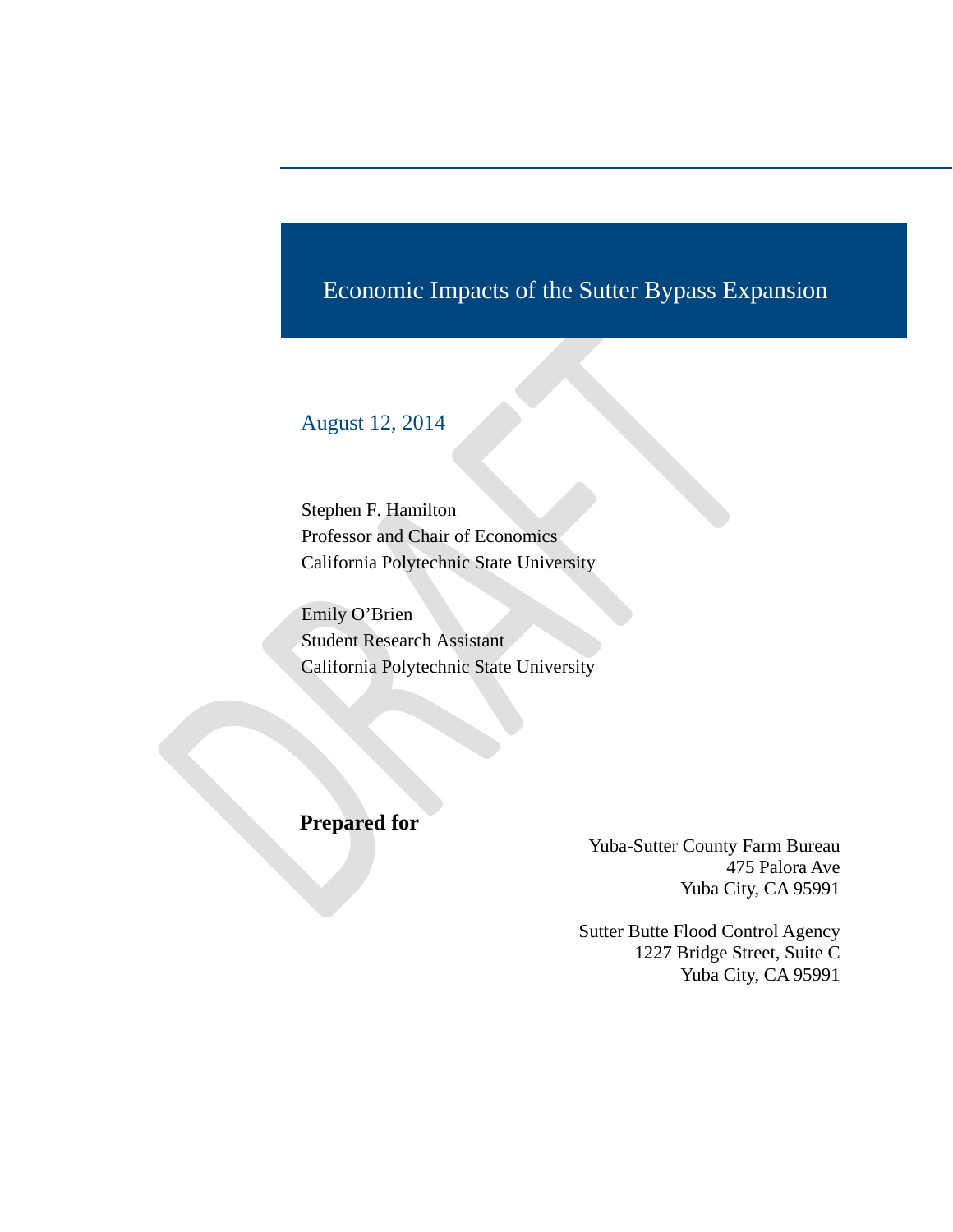#### **EXECUTIVE SUMMARY**

In June 2012 the Central Valley Flood Protection Board (CVFPB) passed the Central Valley Flood Protection Plan (CVFPP), a comprehensive flood management plan for the California Central Valley. This report examines how the proposed Sutter Bypass expansion element of the CVFPP is likely to affect agricultural production and regional economic activity in Sutter County. Specifically, the study focuses on the effects of the proposed widening of the east side of the Sutter Bypass by evaluating the economic loss resulting from two alternatives: (i) a 1,000 ft increase in the Bypass; and (ii) a 2,000 ft increase in the Bypass. We estimate the economic impact of converting productive agricultural land allocated to existing uses to a combination of habitat and less productive agricultural land uses that typify current land uses in the active floodplain under the 1,000 foot and 2,000 foot buffer alternatives.

Incorporating a 1,000 foot buffer on the east side of the Sutter Bypass is predicted to encompass 2,459 acres of land into the active floodplain. Land uses currently in the buffer zone are comprised of 90% productive agricultural land and 10% habitat. Incorporating the 2,000 foot buffer on the east side of the Sutter Bypass would move an estimated 5,324 acres of land, which is 91% productive agricultural land and 9% habitat, into the active floodplain. Within the current floodplain of the Sutter Bypass, the existing land use allocation is 36% habitat, 6% processing tomatoes, and 58% rice production, and land converted to the buffer in each case would likely be allocated to similar use.

Our study constructs an estimate of the total economic impact of incorporating the 1,000 foot or 2,000 foot buffer zones into the active floodplain as the difference in economic value between an ex-ante pattern of land use and an ex-post pattern of land use for each buffer alternative. The exante value of land use represents the economic value of the crops currently grown in the buffer zones under the current land use allocation. The ex-post value of land use represents the economic value of the crops projected to be grown in the buffer zones under a land use allocation that matches cropping patterns in the active floodplain.

The ex-post value of land use considers the possibility that the land is not planted in a given year due to late season flooding. To account for the increased frequency of late season flooding, we use historical data on the frequency of over-topping of the Tisdale Wier with a cutoff date of April  $15<sup>th</sup>$  as the last date for flooding where planting can still occur within the floodplain. According to historical flood data of the Tisdale Weir, there is an approximately 72% chance the land within the bypass is cropped in a given year, with the land remaining uncropped the remaining 28% of the time.

Table E.1 shows the economic impact from the annual loss of agricultural production from widening the Sutter Bypass to include the 1,000 foot buffer zone. The *direct impact* reflects the initial change in expected economic activity from lost wages and agricultural expenditures over the thirty-year horizon. The *indirect impact* results from local "business-to-business" transactions necessary to support the direct activity, for instance, local purchase of farm machinery, hiring of agricultural consultants, and other goods purchased from supporting industries. The *induced impact* results when wages generated by the direct and indirect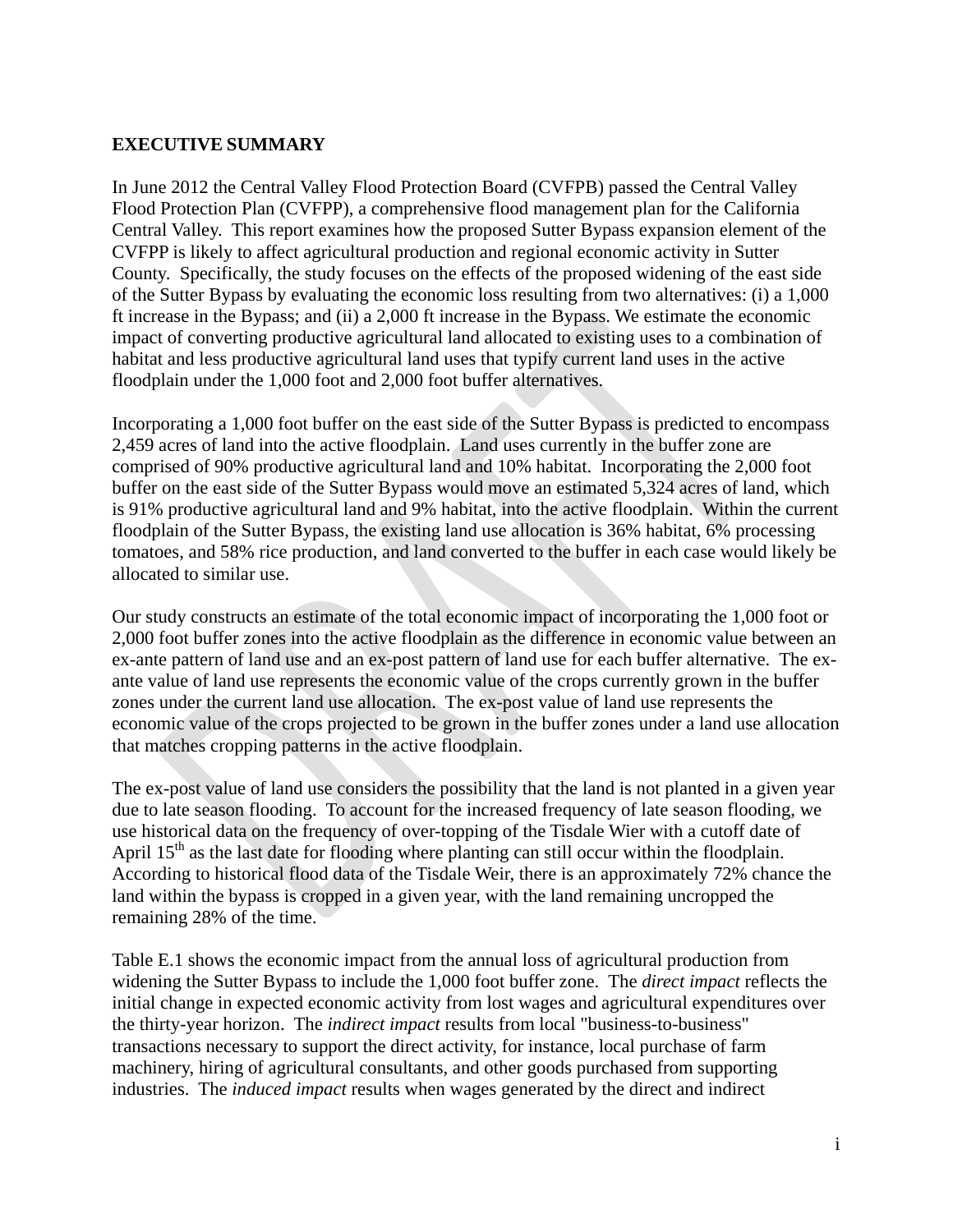economic activity are spent on local goods and services; for example, when agricultural laborers or farm proprietors use earnings to purchase food, clothing, automobiles, real estate, education, and health and social services.

| Impact   | <b>Economic Activity</b>     | <b>Job Years</b><br>$(FTEs)^1$ | <b>Employee</b><br>Compensation <sup>2</sup> | <b>Economic</b><br>Output <sup>3</sup> |
|----------|------------------------------|--------------------------------|----------------------------------------------|----------------------------------------|
| Direct   | Land Use Conversion          | 25                             | \$1,027,020                                  | \$3,042,988                            |
| Indirect | Local Supply Chain           | 12                             | \$345,544                                    | \$839,278                              |
| Induced  | <b>Employee Spending</b>     |                                | \$236,115                                    | \$805,622                              |
|          | <b>Total Economic Impact</b> | 45                             | \$1,608,680                                  | \$4,687,888                            |

| Table E1. Annual Net Economic Impact of Incorporating the 1,000 Foot |
|----------------------------------------------------------------------|
| <b>Buffer Zone into the Active Floodplain</b>                        |

[1] Job estimates include part-time and full-time employment

[2] Employee compensation includes wages, fringe benefits and payroll overhead.

Source: IMPLAN 2012 and Cal Poly calculations. [3] Economic output includes all local spending on labor, materials, and services.

Moving the 1,000 ft buffer on the East side of the Sutter Bypass into the active floodplain is estimated to result in an annual loss of  $45$  job-years.<sup>1</sup> The total annual economic impact of the change in land use allocation is \$4,687,888. The total economic impact over a thirty-year horizon is \$141 million.

Table E.2 shows the economic impact from the annual loss of agricultural production from widening the Sutter Bypass to include the 2,000 foot buffer zone.

| Impact                       | <b>Economic Activity</b> | <b>Job Years</b><br>$(FTEs)^1$ | <b>Employee</b><br>Compensation <sup>2</sup> | Economic<br>Output <sup>3</sup> |
|------------------------------|--------------------------|--------------------------------|----------------------------------------------|---------------------------------|
| Direct                       | Land Use Conversion      | 63                             | \$2,178,527                                  | \$6,897,426                     |
| Indirect                     | Local Supply Chain       | 28                             | \$778,323                                    | \$1,956,822                     |
| Induced                      | <b>Employee Spending</b> | 15                             | \$508,687                                    | \$1,735,635                     |
| <b>Total Economic Impact</b> |                          | 106                            | \$3,465,537                                  | \$10,589,883                    |

| Table E2. Annual Net Economic Impact of Incorporating the 2,000 Foot |
|----------------------------------------------------------------------|
| <b>Buffer Zone into the Active Floodplain</b>                        |

[1] Job estimates include part-time and full-time employment

[2] Employee compensation includes wages, fringe benefits and payroll overhead. Source: IMPLAN 2012 and Cal Poly calculations. [3] Economic output includes all local spending on labor, materials, and services.

 $\overline{a}$ 1 A job-year or full-time equivalent (FTE) represents the equivalent of a single person employed for the entire fiscal year.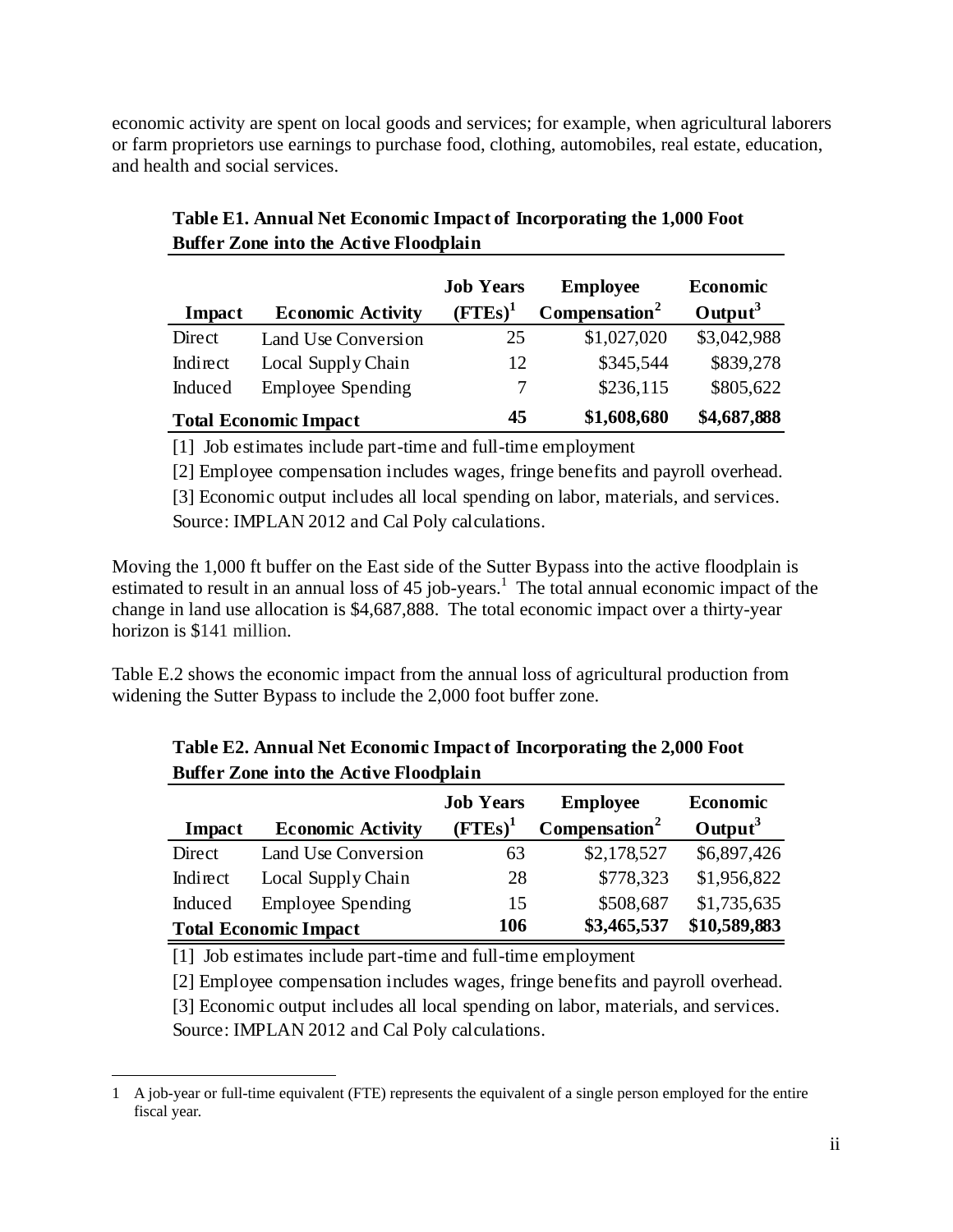Moving the 2,000 ft buffer on the East side of the Sutter Bypass into the active floodplain is estimated to result in the annual loss of 106 job-years. The total annual economic impact of the change in land use allocation is \$10,589,883. The total economic impact over a thirty-year horizon is \$318 million.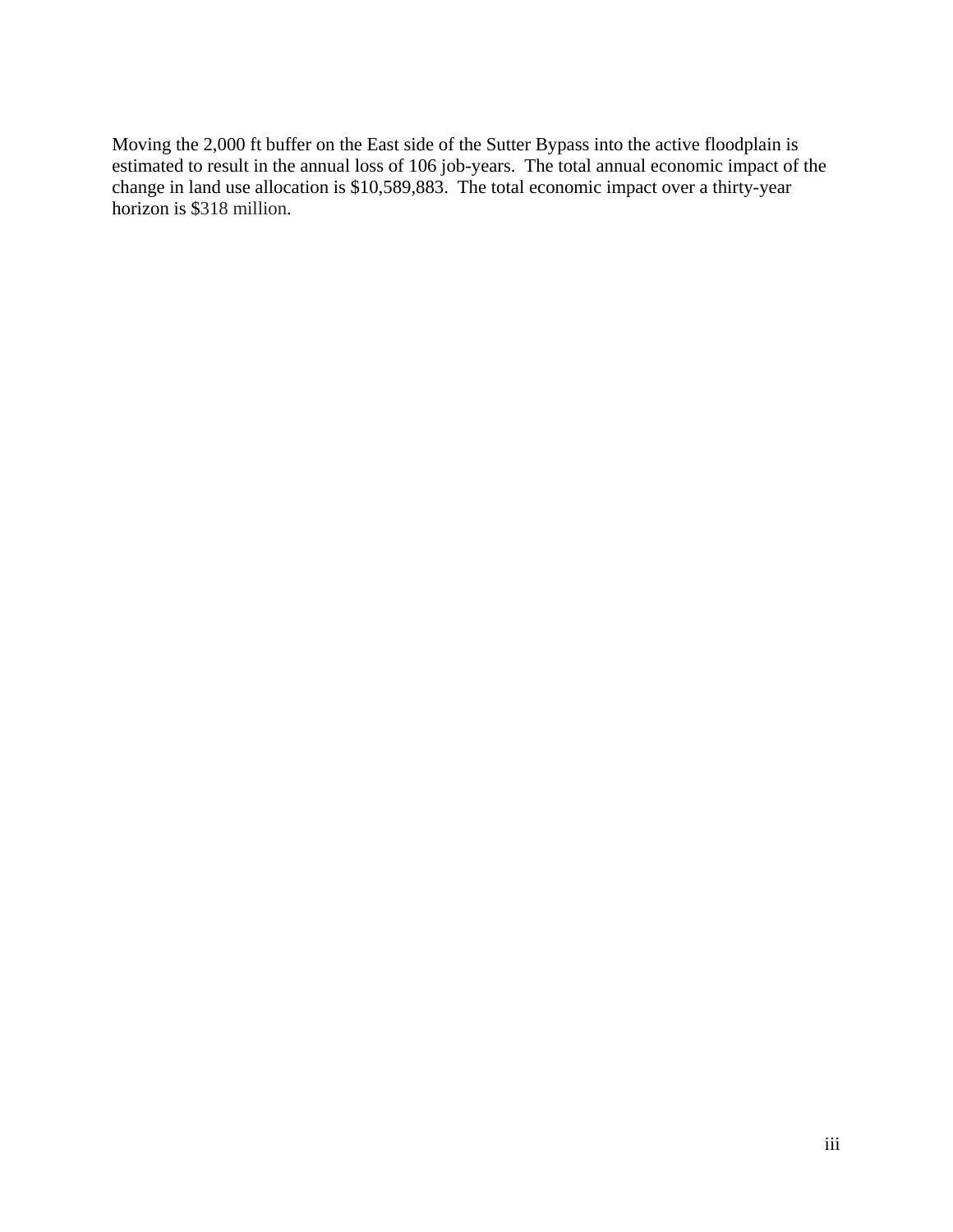# **TABLE OF CONTENTS**

| 2. Data Overview                                                                                                                                                                                                              |    |
|-------------------------------------------------------------------------------------------------------------------------------------------------------------------------------------------------------------------------------|----|
|                                                                                                                                                                                                                               |    |
|                                                                                                                                                                                                                               |    |
| 2.3 Costs of Production 2.3 Costs of Production 2.3 Costs of Production 2.2 Costs of Production 2.2 Costs and 2                                                                                                               |    |
|                                                                                                                                                                                                                               |    |
|                                                                                                                                                                                                                               |    |
|                                                                                                                                                                                                                               |    |
| 3.2 Direct Economic Impact of Existing Land Use <b>Manual</b> Land 10                                                                                                                                                         |    |
| 3.3 Direct Economic Impact of Predicted Land Use 12 12                                                                                                                                                                        |    |
| 4. Results                                                                                                                                                                                                                    |    |
|                                                                                                                                                                                                                               |    |
| 4.2 Economic Value of Converted Land Use Manual Allen and Land Alexander Manual Allen and Alexander Manual Al                                                                                                                 |    |
| 4.3 Net Impact of Sutter By-Pass Expansion <b>Manufact 19th</b> 15                                                                                                                                                            |    |
| 4.4 Distribution of Net Impact 16 metal and 16 metal and 16 metal and 16 metal and 16 metal and 16 metal and 16 metal and 16 metal and 16 metal and 16 metal and 16 metal and 16 metal and 16 metal and 16 metal and 16 metal |    |
| 4.5 Net Impact with No Net Habitat Conversion <b>Mature 22</b> 22                                                                                                                                                             |    |
| 5. Conclusion 25                                                                                                                                                                                                              |    |
|                                                                                                                                                                                                                               | 27 |

# **List of Figures**

| Figure 2.1: Land Use in the Sutter Bypass                                           |      |
|-------------------------------------------------------------------------------------|------|
| Figure 2.2: Land Use in the Sutter Bypass and the 1,000 foot Eastern Buffer Zone    | -3   |
| Figure 2.3: Land Use in the Sutter Bypass and the 2,000 foot Eastern Buffer Zone    | 4    |
| Figure 2.4: Tisdale Weir Historical Overflow Data, 1935-2010                        | 8    |
| Figure 4.1: Loss of Induced Spending from Incorporating the 1,000 foot Buffer       | 17   |
| Figure 4.2: Loss of Induced Spending from Incorporating the 2,000 foot Buffer       | -18  |
| Figure 4.3: Loss of Indirect Employment from Incorporating the 1,000 foot Buffer    | - 19 |
| Figure 4.4: Loss of Indirect Employment from Incorporating the 2,000 foot Buffer 20 |      |
| Figure 4.5: Net Impact of Incorporating the 1,000 foot Buffer Zone                  | 21   |
| Figure 4.6: Net Impact of Incorporating the 2,000 foot Buffer Zone                  | 22   |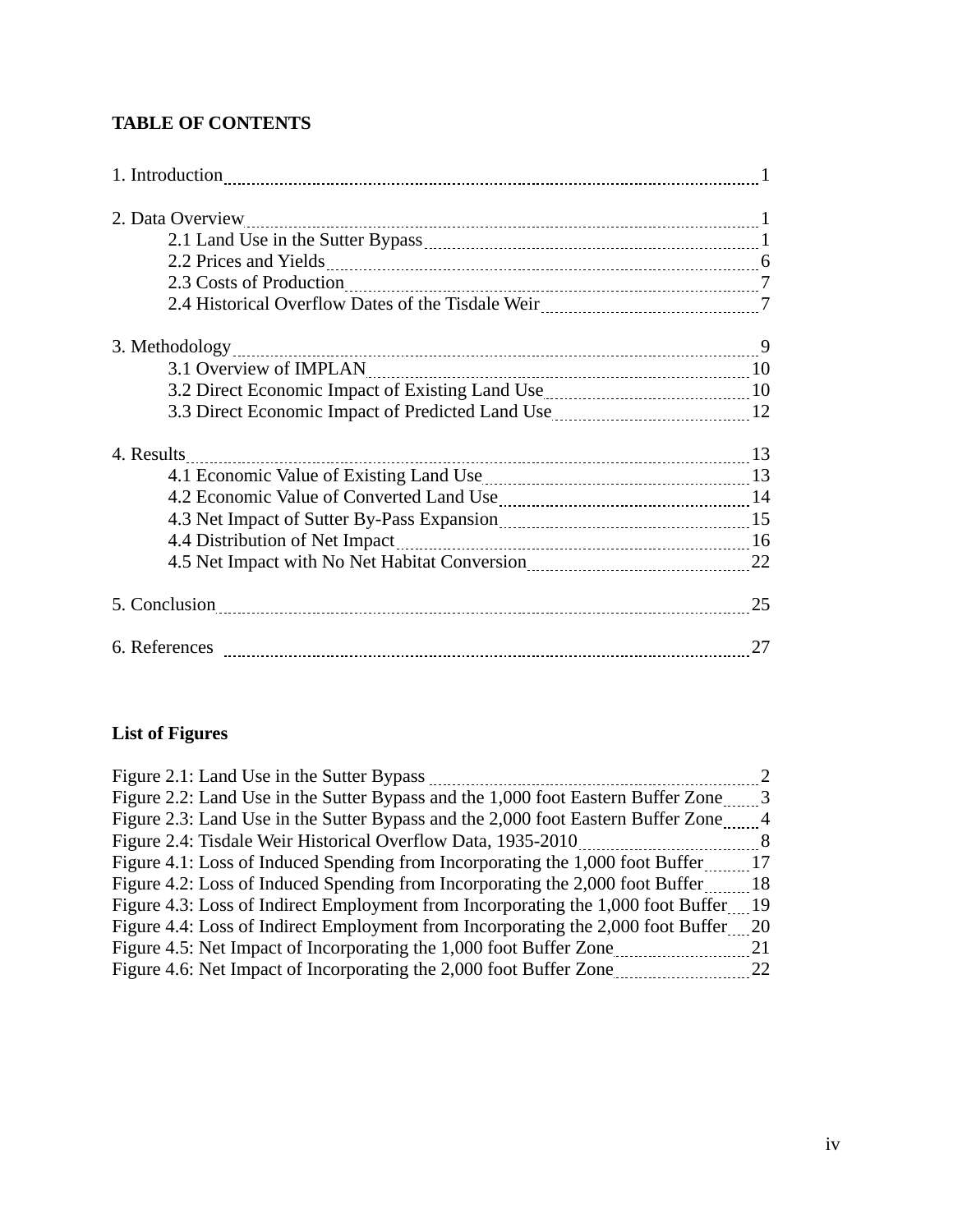# **List of Tables**

| Table 2.1: Current Land Use Allocation in the Sutter Bypass and Buffer Zones 5                                                                       |    |
|------------------------------------------------------------------------------------------------------------------------------------------------------|----|
|                                                                                                                                                      |    |
|                                                                                                                                                      |    |
| Table 2.4: Historical Frequency of Tisdale Weir Overflow, 1935-2010 [1915] [916] Table 2.4: Historical Frequency of Tisdale Weir Overflow, 1935-2010 |    |
| Table 3.1: Direct Economic Value of the Current Land Use Allocation in the                                                                           |    |
|                                                                                                                                                      |    |
| Table 3.2: Direct Economic Value of the Current Land Use Allocation in the                                                                           |    |
|                                                                                                                                                      |    |
| Table 3.3: Direct Economic Value of the Predicted Land Use Allocation in the                                                                         |    |
|                                                                                                                                                      | 12 |
| Table 3.4: Direct Economic Value of the Predicted Land Use Allocation in the                                                                         |    |
|                                                                                                                                                      | 13 |
| Table 4.1: Economic Value of the Current Land Use Allocation in the                                                                                  |    |
|                                                                                                                                                      | 13 |
| Table 4.2: Economic Value of the Current Land Use Allocation in the                                                                                  |    |
|                                                                                                                                                      | 14 |
| Table 4.3: Economic Value of the Predicted Land Use Allocation in the                                                                                |    |
|                                                                                                                                                      | 14 |
| Table 4.4: Economic Value of the Predicted Land Use Allocation in the                                                                                |    |
|                                                                                                                                                      |    |
| Table 4.5: Annual Net Economic Impact of Incorporating the 1,000 Foot Buffer Zone                                                                    |    |
|                                                                                                                                                      | 15 |
| Table 4.6: Annual Net Economic Impact of Incorporating the 2,000 Foot Buffer Zone                                                                    |    |
|                                                                                                                                                      |    |
| Table 4.7: Direct Economic Value of the Current Land Use Allocation in the                                                                           |    |
| 1,000 Foot Buffer Zone with No Net Habitat Conversion 23                                                                                             |    |
| Table 4.8: Direct Economic Value of the Current Land Use Allocation in the                                                                           |    |
| 2,000 Foot Buffer Zone with No Net Habitat Conversion 23                                                                                             |    |
| Table 4.9: Annual Net Economic Impact of Incorporating the 1,000 Foot Buffer Zone                                                                    |    |
| Into the Active Floodplain with No Net Habitat Conversion                                                                                            | 24 |
| Table 4.10: Annual Net Economic Impact of Incorporating the 2,000 Foot Buffer Zone                                                                   |    |
| Into the Active Floodplain with No Net Habitat Conversion                                                                                            | 24 |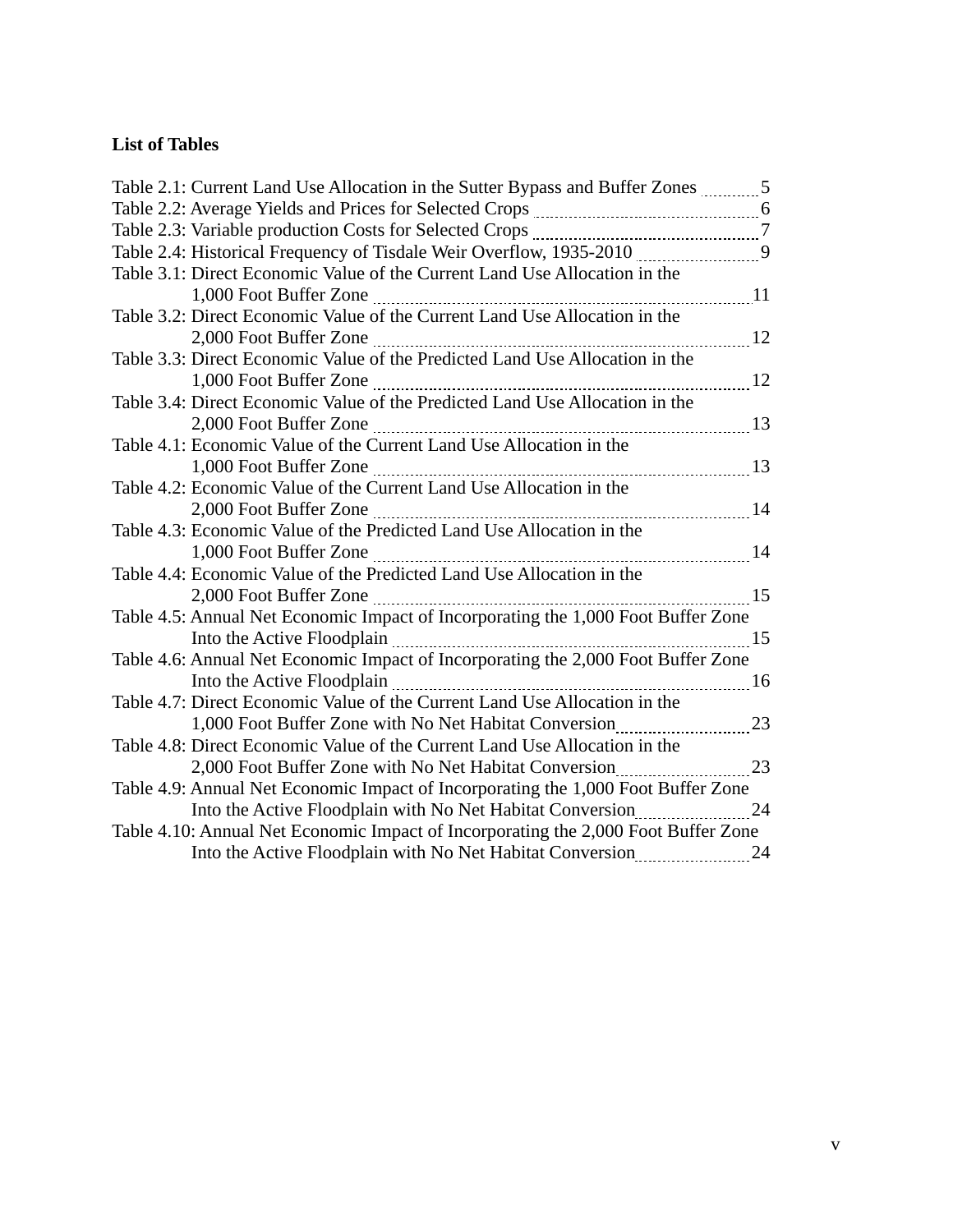# **1. INTRODUCTION**

In June 2012, the Central Valley Flood Protection Board (CVFPB) passed the Central Valley Flood Protection Program (CVFPP), a comprehensive flood management plan for the Central Valley. The CVFPP includes a proposal to widen the Sutter Bypass located in in Sutter County, California. This report evaluates the potential economic impacts of moving land within the 1,000 foot and 2,000 foot buffer zones on the East side of the Sutter Bypass into the active floodplain. The buffer zones contain several high value crops including almonds and walnuts that have significant establishment costs, which are susceptible to inundation by flooding.

This study constructs an estimate of the total economic impact of incorporating the 1,000 foot or 2,000 foot buffer zones into the active floodplain as the difference in economic value under exante and ex-post land use allocations in the buffer zones. The ex-ante value represents the economic value of crop production in each buffer zone alternative under the existing land use pattern. The ex-post value represents the economic value of crop production after the land use pattern is converted to a land pattern characterized by current land uses in the active floodplain. The ex-post value also addresses the possibility of the land not being planted in a given year due to late season flooding.

The values presented in this report assume that land in the buffer zones would be inundated with a similar frequency, timing and duration as land currently in the active floodplain. Under similar flooding conditions, the land use pattern currently observed in the existing flooding is a reliable proxy for the land use pattern that would occur in the expanded bypass regions. The economic values do not attempt to quantify the economic value of acres converted to habitat.

# **2. DATAOVERVIEW**

We collected data for the Sutter Bypass region to evaluate the economic impact of widening the east side of the Sutter Bypass under the 1,000 or 2,000 foot buffer alternatives. The data utilized in the study include: (i) existing land use allocations in the Sutter Bypass floodplain and buffer zones, (ii) variable costs of production for each crop, and (iii) historical overflow data of the Tisdale Weir. We summarize the data in the following sections.

# **2.1 Land Use in the Sutter Bypass**

The Sutter Bypass and surrounding land contain productive agricultural acres. Figures 2.1, 2.2, and 2.3 illustrate land use within the Sutter Bypass, the 1,000 foot buffer zone, and the 2,000 foot buffer zone respectively.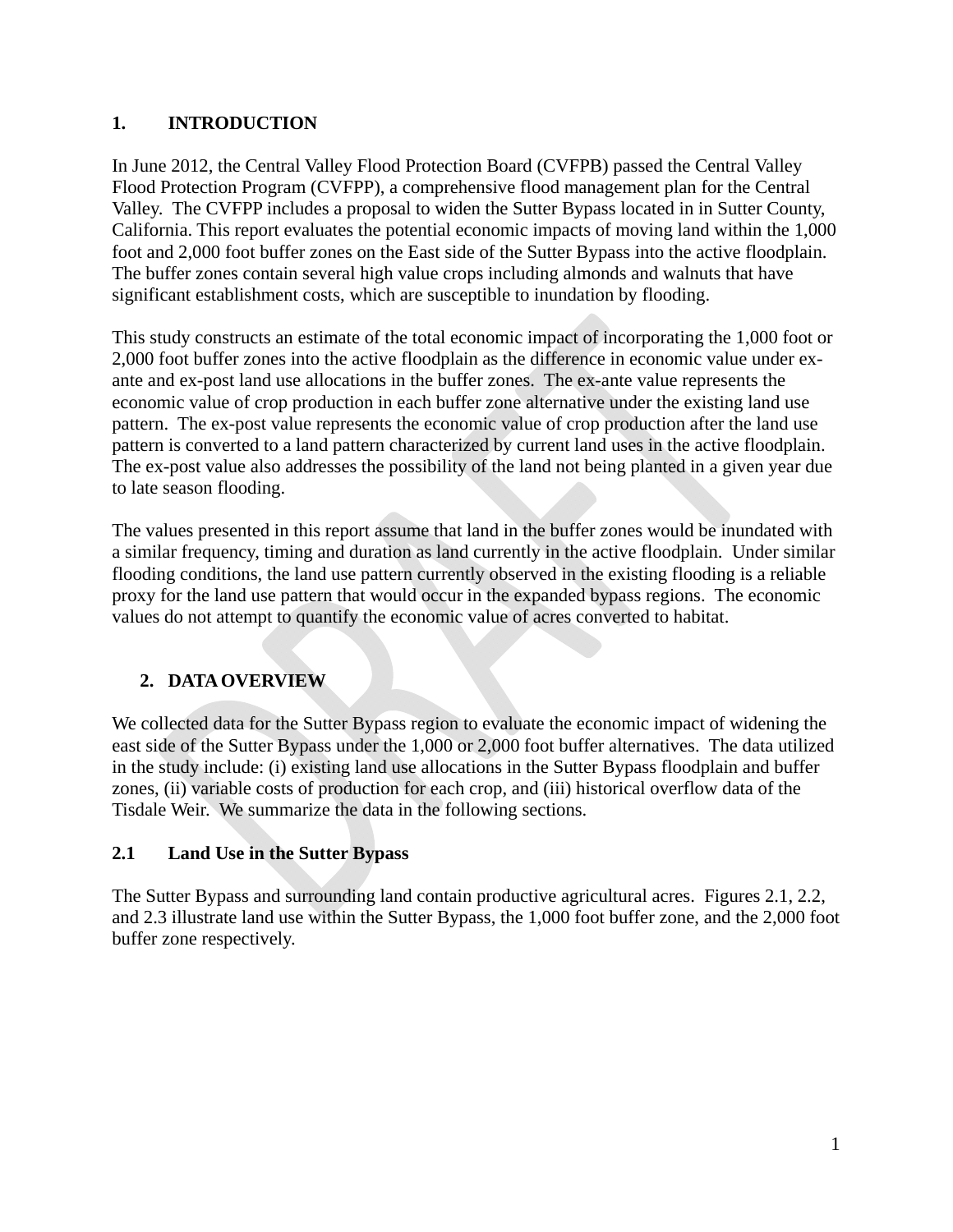

# **Agriculture in the Sutter Bypass**

Source: Sacramento Area Council of Governments, 2013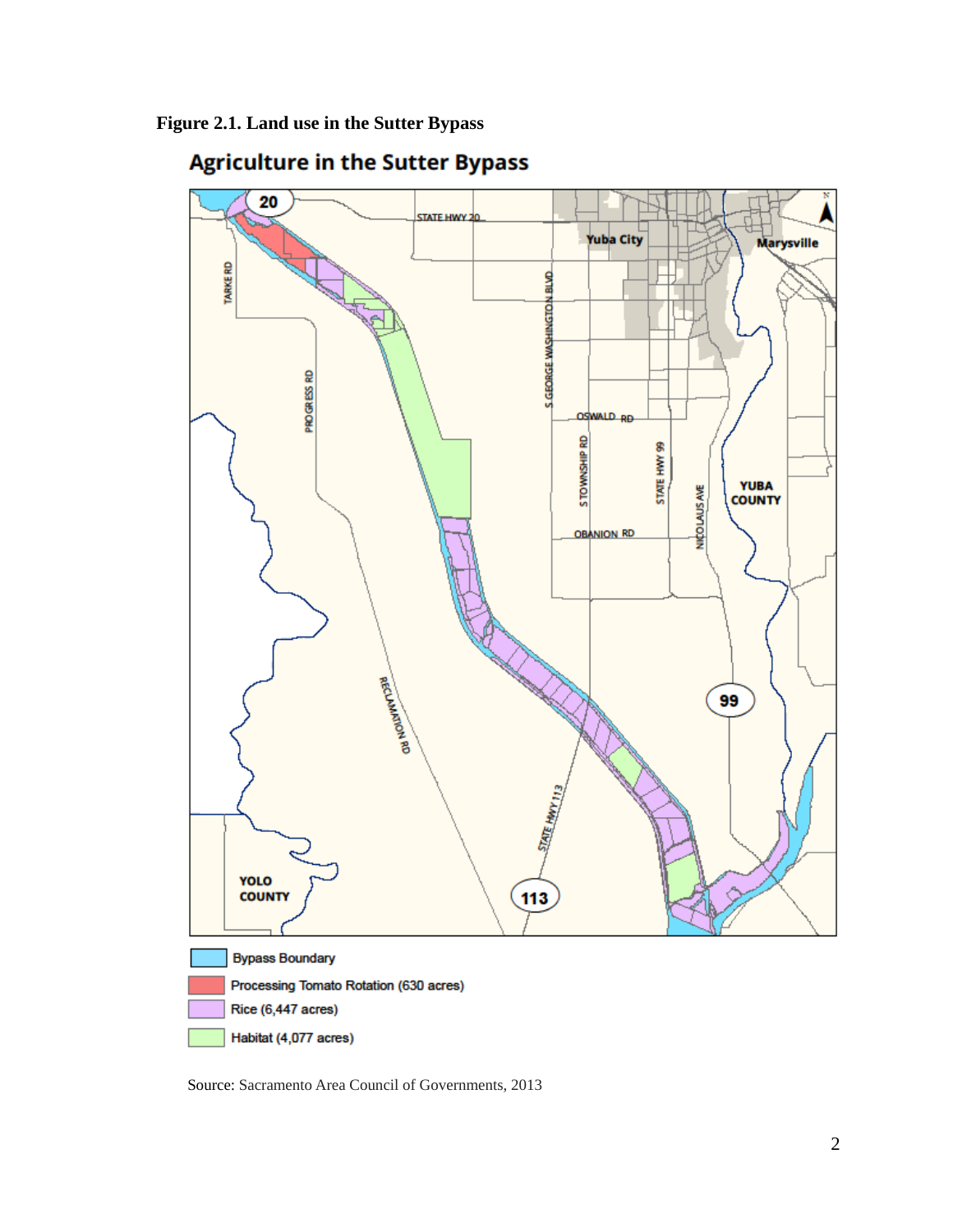**Figure 2.2. Land use in the Sutter Bypass and the 1,000 foot Eastern Buffer Zone** 



Agriculture in the Sutter Bypass \*Includes 1,000' buffer to the east of bypass

Source: Sacramento Area Council of Governments, 2013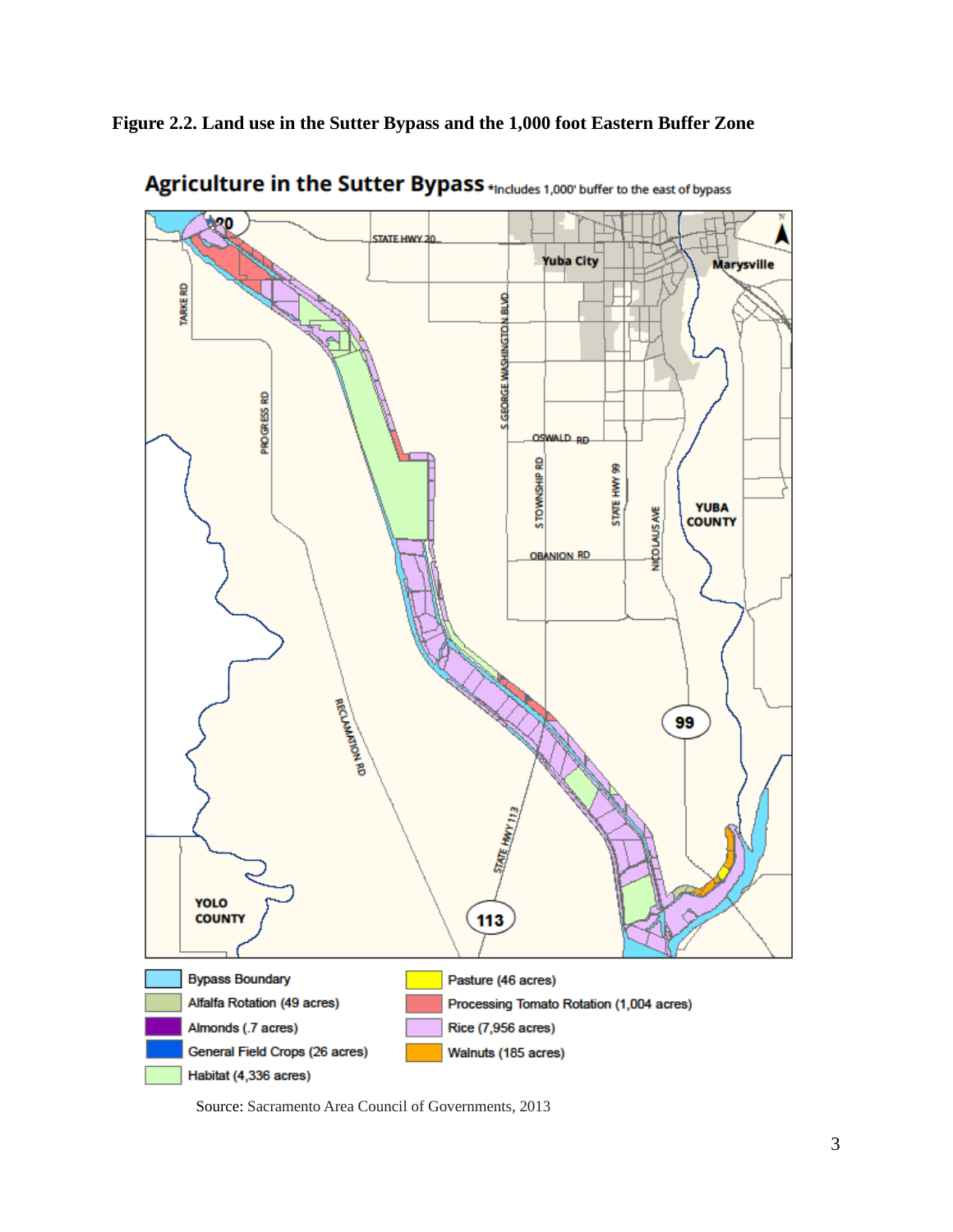**Figure 2.3. Land use in the Sutter Bypass and the 2,000 foot Eastern Buffer Zone** 



Agriculture in the Sutter Bypass \*Includes 2,000' buffer to the east of bypass

Source: Sacramento Area Council of Governments, 2013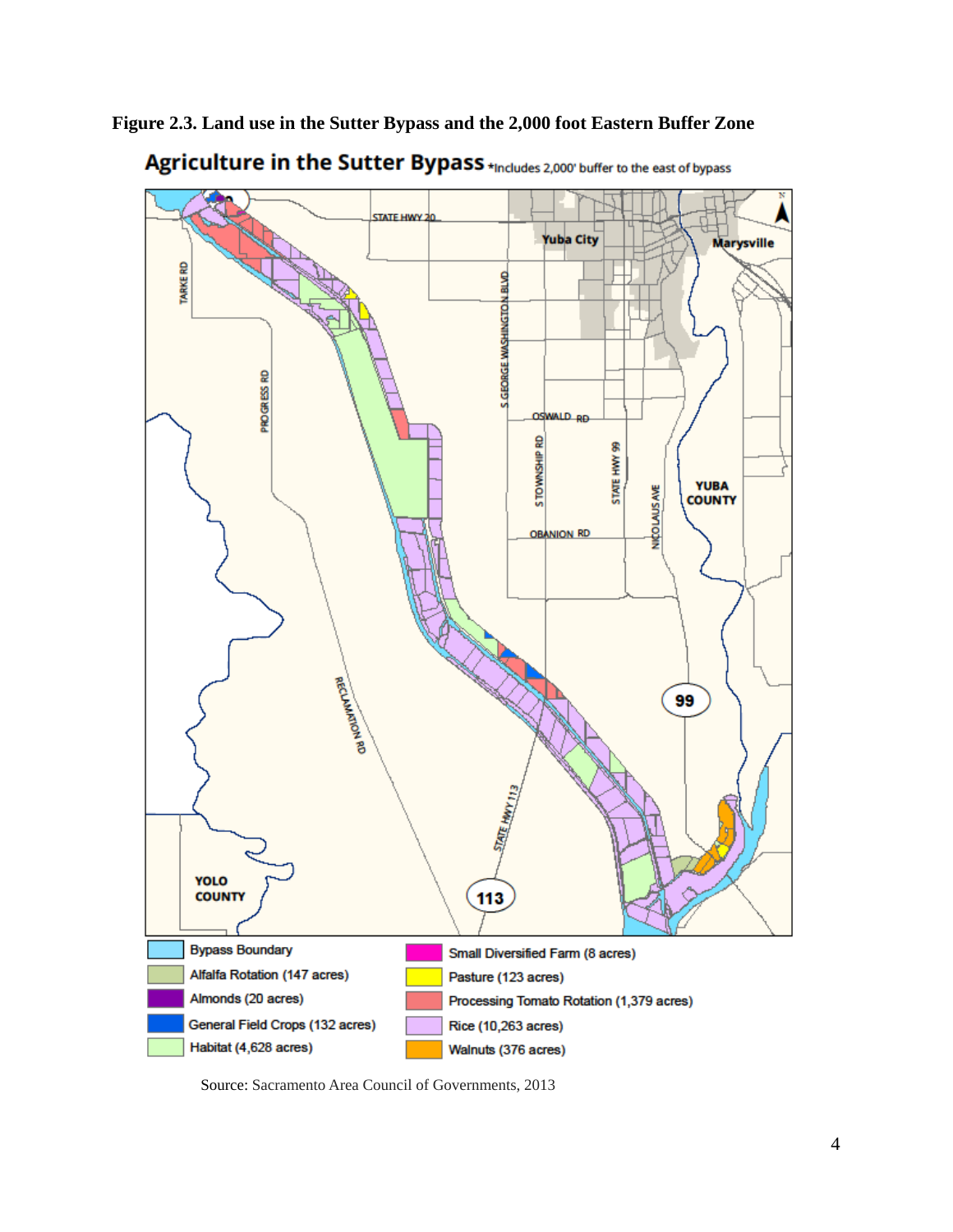Table 2.1 details the existing land use allocation within the current bypass, the 1,000 foot buffer zone, and the 2,000 foot buffer zone. Within the bypass, land is predominantly used for rice production and habitat, and processing tomato production. In the buffer zones, the primary affected crops are alfalfa, almonds, pasture, processing tomatoes, rice, and walnuts. This analysis focuses on these six crops. In addition, 26 acres (132 acres) of agricultural land is allocated to general field crops and small diversified farms within the 1,000 foot (2,000 foot) buffer region. Our study incorporates the value of these crops by taking cost and return data for sweet corn as a proxy for the value of land allocated to general field crops. Information regarding crops and acreage was obtained through the Sacramento Area Council of Governments  $(SACOG)$  from maps produced June  $14<sup>th</sup>$ , 2013.

Under the ex post scenario of land use, land in the 1,000 foot or 2,000 foot buffer zones are assumed to switch to a land use allocation characterized by existing cropping patterns within the active floodplain of Sutter Bypass. The expected land use conversion therefore involves an increase in land allocated to habitat (i.e., to 36.5% of the total acreage) and a change in cropping pattern from alfalfa, almonds, general field crops, pasture, processing tomatoes, rice, and walnuts to a mix of processing tomatoes and rice. $2$ 

|                                | <b>Bypass</b> |         |                | 1,000 ft. Buffer |         | 2,000 ft. Buffer |  |
|--------------------------------|---------------|---------|----------------|------------------|---------|------------------|--|
|                                |               | Percent | <b>Percent</b> |                  | Percent |                  |  |
| <b>Crop</b>                    | Acres         | Acreage | Acres          | Acreage          | Acres   | Acreage          |  |
| Alfalfa Rotation               |               |         | 49             | 2.00%            | 147     | 2.48%            |  |
| Almonds                        |               |         |                | 0.03%            | 20      | 0.34%            |  |
| General Field Crop             |               |         | 26             | 1.06%            | 132     | 2.23%            |  |
| Habitat                        | 4,077         | 36.55%  | 259            | 10.58%           | 551     | 9.30%            |  |
| Pasture                        |               |         | 46             | 1.88%            | 123     | 2.08%            |  |
| Processing Tomatoes            | 630           | 5.65%   | 374            | 15.27%           | 749     | 12.65%           |  |
| Rice                           | 6,447         | 57.80%  | 1,509          | 61.62%           | 3816    | 64.44%           |  |
| <b>Small Diversified Farms</b> |               |         | $\theta$       |                  | 8       | 0.14%            |  |
| Walnuts                        |               |         | 185            | 7.56%            | 376     | 6.35%            |  |
| <b>TOTAL</b>                   | 11,154        |         | 2,449          |                  | 5,922   |                  |  |

#### **Table 2.1. Current Land Use Allocation Within the Sutter Bypass and Buffer Zones**

 $\overline{a}$ 

 $2<sup>2</sup>$  Independent evaluation of an earlier draft of this report has indicated that the SACOG maps may over-estimate the amount of rice produced in the bypass by including State and private lands that have historically been used for habitat and dry-land pasture. To the extent that acreage historically used for habitat is classified as rice acreage in the floodway, use of SACOG data on existing cropping patterns in the bypass as a proxy for land conversion in the buffer zones results in a conservative estimate of economic losses by converting a greater portion of land in the buffer regions into a higher-valued agricultural use. The losses calculated in this report would be larger if a greater portion of land in the buffer zones was converted to habitat as opposed to rice production.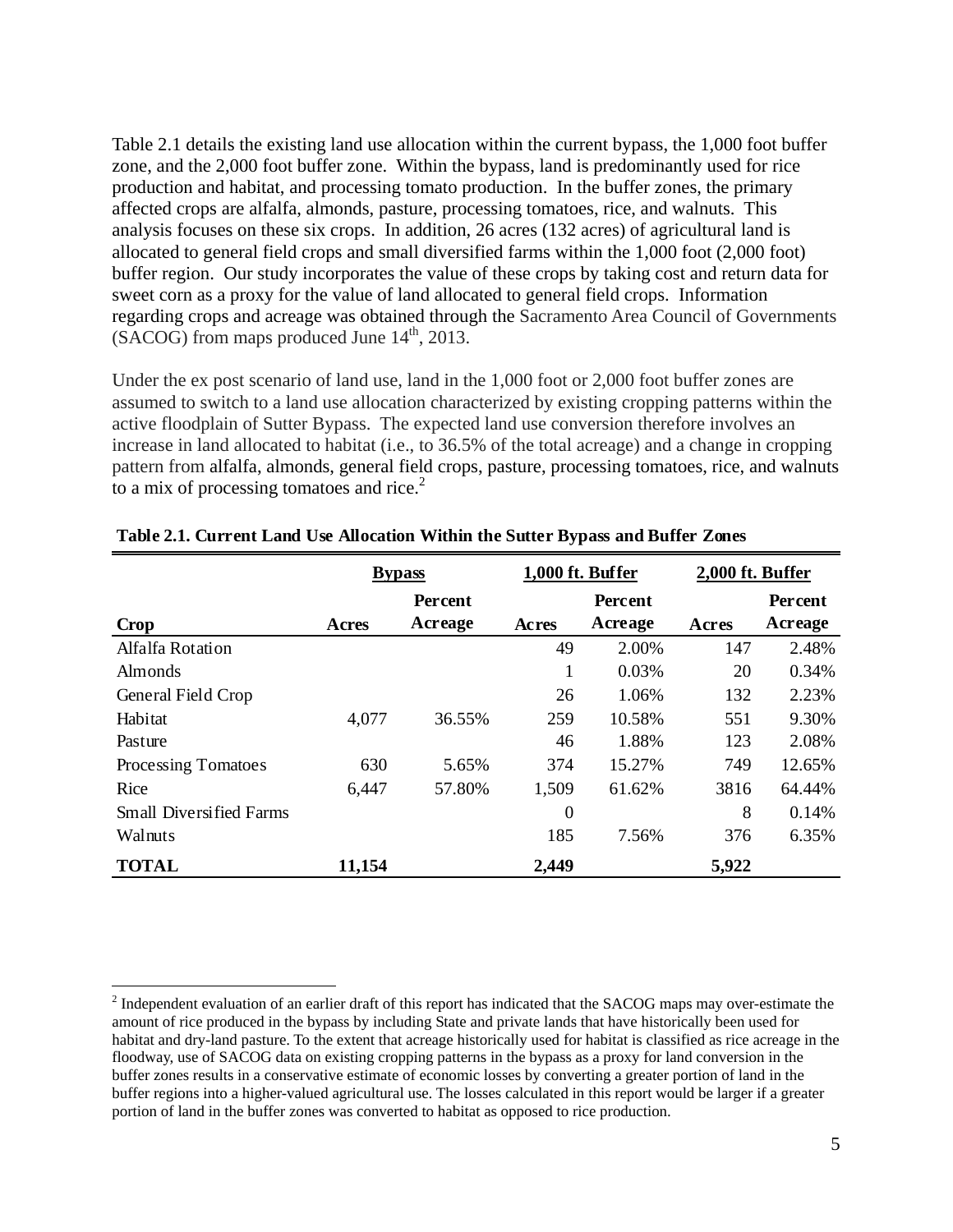## **2.2 Prices and Yields**

We obtained average yields and prices for the crops considered in the analysis from the Sutter County Agricultural Commissioner reports (Agricultural Commissioners Reports, 2003-2012). In the case of pasture, no price data per animal unit month (AUM) or hay production was available in these reports, so we used price estimate per AUM per acre provided in the Cost and Returns study for flood irrigated pasture grown in the Sacramento Valley (UC Cooperative Extension, 2003).

Table 2.2 summarizes the average crop yield and price (dollars per ton) for each of the crops included in the analysis. The entries in Table 2.2 compare average yields and prices over a 10 year horizon (2003-2012) and a 3-year horizon (2010-2012). Yield per acre is fairly consistent over both time horizons, with the notable exception of Almonds and Walnuts, where yield per acre is determined by the age of the stand. The price entries in Table 2.2, which are inflationadjusted into 2013 dollars, reveal that 2010-2012 average crop prices are broadly representative of the average prices over the period 2003-2012. Walnut and corn prices are slightly higher than the 10 year average, while other crop prices are generally lower.

|                      | <b>Yield (Tons/Acre)</b> |                      | Price (\$/Ton)       |                      |
|----------------------|--------------------------|----------------------|----------------------|----------------------|
| <b>Crop</b>          | 2003-2012<br>Average     | 2010-2012<br>Average | 2003-2012<br>Average | 2010-2012<br>Average |
| Alfalfa Rotation     | 6.32                     | 6.40                 | \$204                | \$204                |
| <b>Almonds</b>       | 0.74                     | 0.64                 | \$5,467              | \$4,594              |
| Corn                 | 5.65                     | 5.81                 | \$198                | \$219                |
| Pasture <sup>1</sup> | 1.00                     | 1.00                 | \$199                | \$172                |
| Processing Tomatoes  | 36.75                    | 37.43                | \$89                 | \$80                 |
| Rice <sup>2</sup>    | 4.15                     | 4.14                 | \$445                | \$395                |
| Walnuts              | 1.69                     | 1.77                 | \$2,480              | \$2,619              |

**Table 2.2. Average Yields and Prices (2013 \$s) for Selected Crops**

[1] Pasture yields and prices are in per acre terms, based on \$35 per AUM

[2] Rice prices do not include direct payments, counter-cyclical program payments, or marketing loan payments.

Our analysis uses average prices over the period 2010-2012 as representative of the annual crop prices received by producers in the affected region of the study. Average prices over the period 2003-2012 include an initial period of declining crop prices 2003-2006, followed by an unprecedented spike in commodity prices over the period 2007-2008, and recent stabilization on a higher trend. For yield per acre, with the exception of Almonds and Walnuts, we use the 10 year average yield per acre for each crop over the period 2003-2012. Yield per acre for almonds and walnuts depends critically on the age of the stand, with typical yields in the Sacramento Valley for a mature stand (age 7-25 years) characterized by 1.1 tons per acre for almonds and 2.7 tons per acre for walnuts (UCCE, 2012). Acreage allocated to almonds and walnuts in Sutter County varies considerably over the period 2003-2012, for instance walnut acreage increased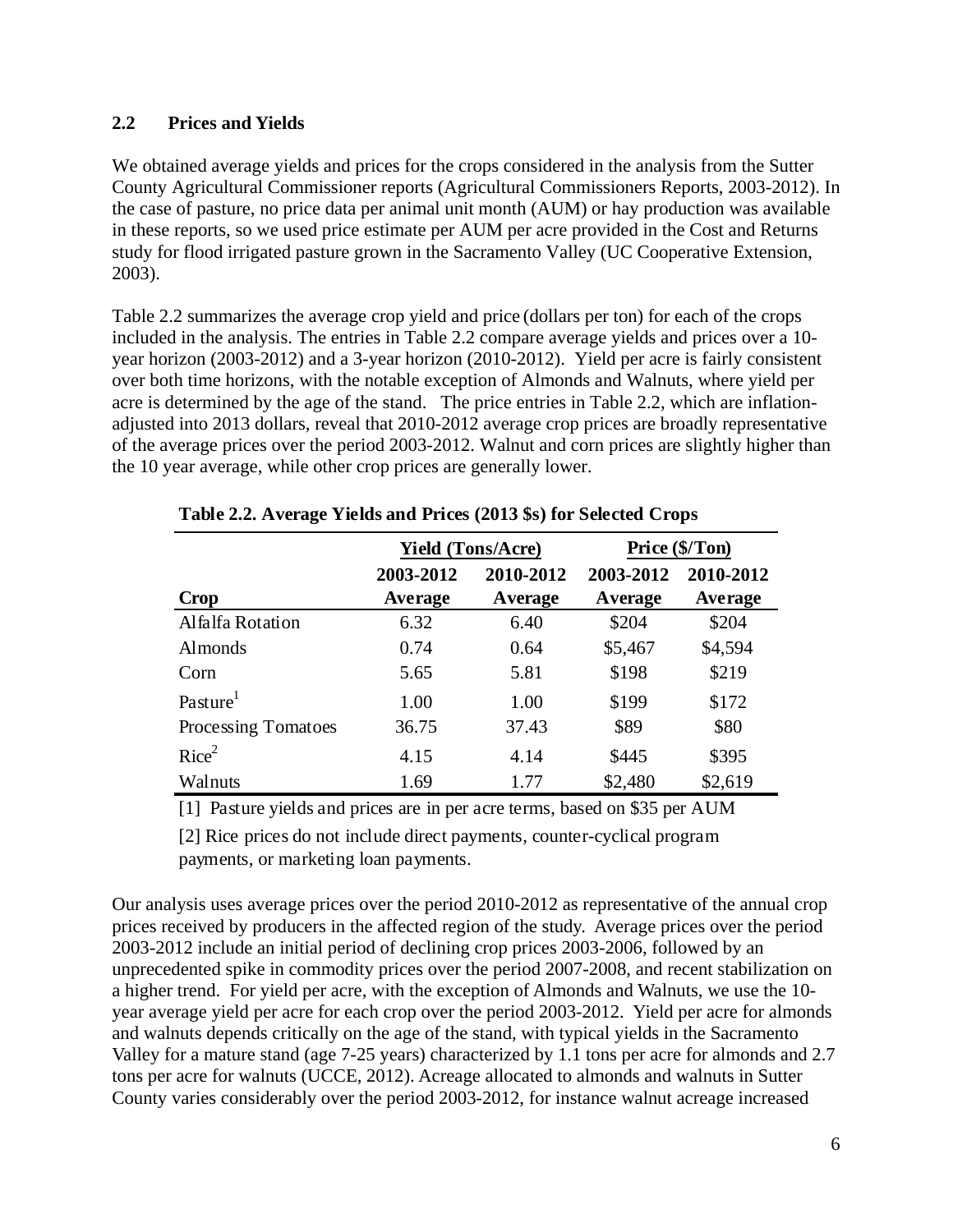nearly twofold over the period from 15,431 to 26,060. In light of substantial differences in yield per acre for immature and mature stands of nut trees, we take the UCCE values as typical of per acre production for a mature stand of almonds and walnuts as representative of future production on these acres.

### **2.3 Costs of Production**

Variable costs of production for each crop were obtained from Cost and Return studies published by UC Cooperative Extension (UCCE) and obtained from the University of California-Davis Agricultural and Resource Economics website. The cost and return studies develop comprehensive reports for costs of production for a variety of crops throughout California. This study utilizes the UCCE reports for alfalfa, almonds, corn, pasture, processing tomatoes, rice, and walnuts grown in the Sacramento Valley. The cost and return studies are representative of crops grown in the Sacramento Valley and typify crops grown in the affected region of Sutter County. The values are converted to June, 2013 dollars using the Produce Price Index for Farm Products. Table 2.3 summarizes the variable production costs for the crops within the affected region.

| <b>Crop</b>         | <b>Variable</b><br>Cost |
|---------------------|-------------------------|
| Alfalfa Rotation    | \$657                   |
| <b>Almonds</b>      | \$2,616                 |
| Corn                | \$758                   |
| Pasture             | \$491                   |
| Processing Tomatoes | \$2,236                 |
| Rice                | \$1,196                 |
| Walnuts             | \$1,971                 |

#### **Table 2.3. Variable Production Costs (2013 \$/acre) for Selected Crops**

# **2.4 Historical Overflow Dates of the Tisdale Weir**

 $\overline{a}$ 

We evaluate the potential inundation frequency to agricultural land added to the active floodplain using historical flood data of the Tisdale Weir from 1935 to 2010. The Tisdale Weir connects the Sacramento River to the Sutter Bypass and the Weir's primary function is to release overflow waters from the Sacramento River into the Sutter Bypass. Of the five weirs of the Sacramento River Flood Control System, Tisdale Weir, Colusa Weir, Fremont Weir, Moulton Weir, and the Sacramento Weir, Tisdale Weir is typically the first to over-top and spills for the longest duration.<sup>3</sup>

<sup>3</sup> State of California. The Resources Agency. Department of Water Resources, Division of Flood Management. *Fact Sheet, Sacramento River Flood Control System Weirs and Flood Relief Structures*. Comp. Mitch Russo. CA.gov, Dec. 2010. Web. 30 July 2013.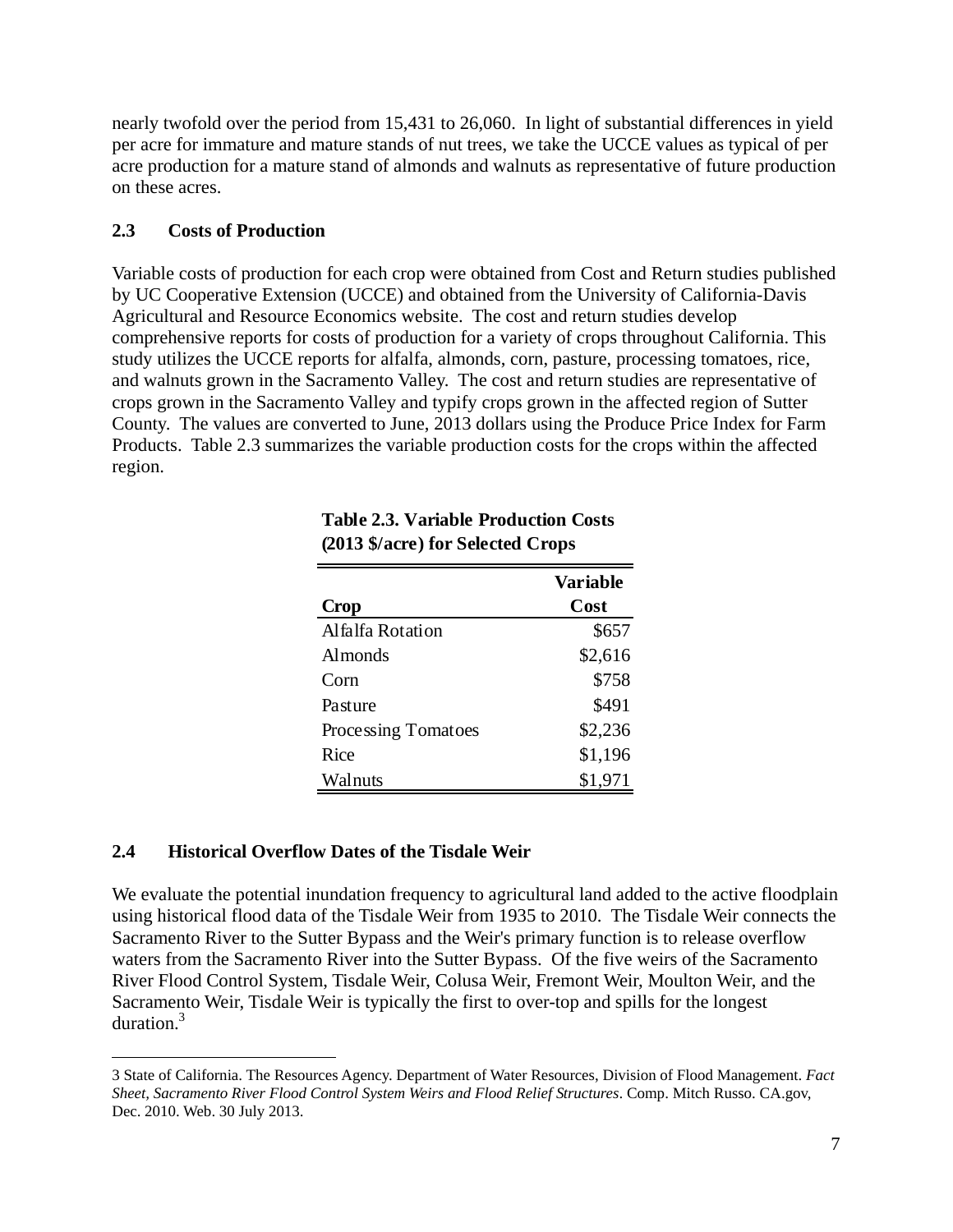

**Figure 2.4. Tisdale Weir Historical Overflow Data, 1935-2010 Date of Overflowing**

Source: Department of Water Resources Division of Flood Control, 2010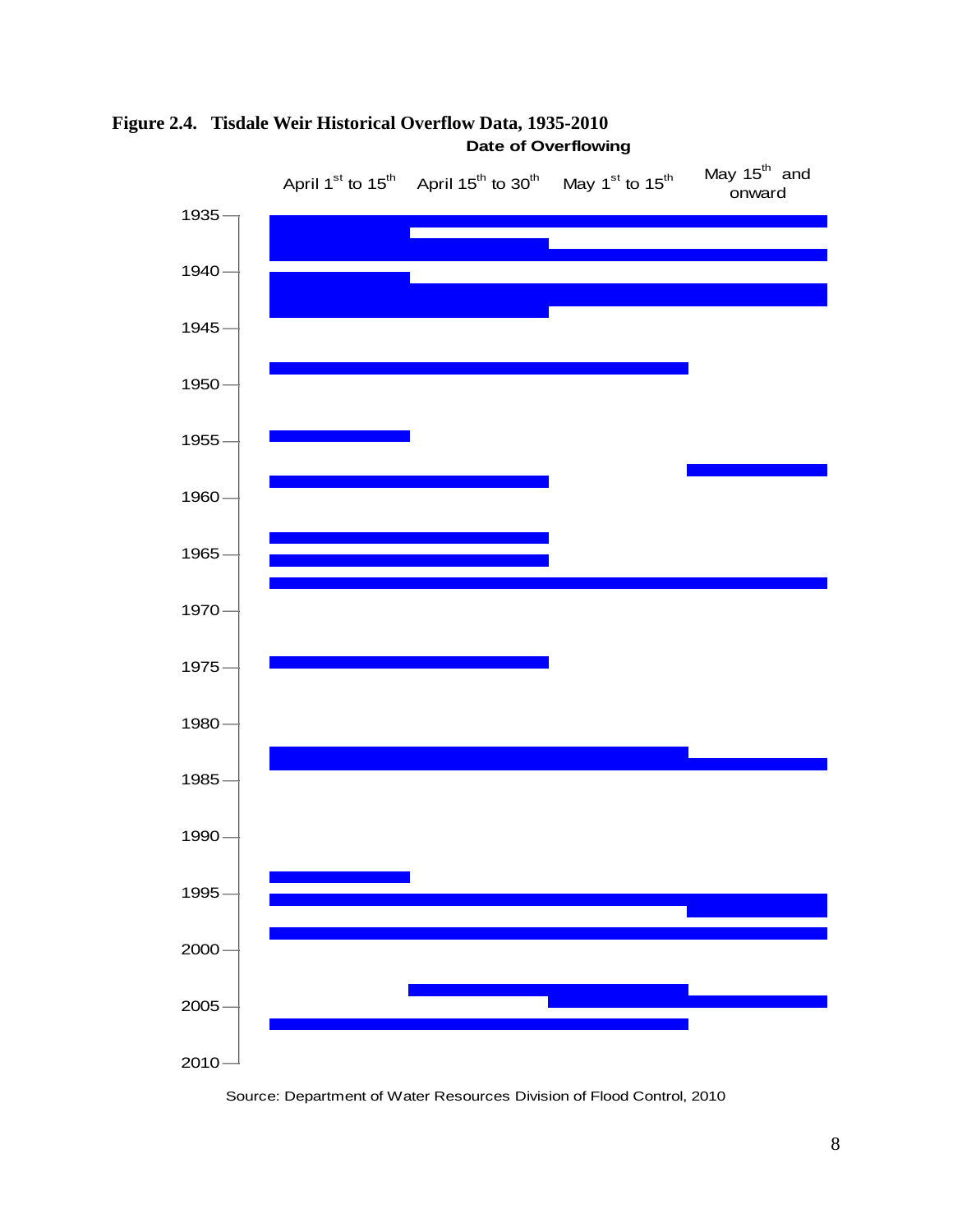For the purpose of this analysis, we consider over-topping of the Tisdale Weir after April 15<sup>th</sup> to represent the cutoff date for farmers to crop their land. Although flooding after April 1<sup>st</sup> may be detrimental to crop yields, and may even preclude cropping entirely, this study uses a cutoff date of April  $15<sup>th</sup>$  as a proxy for reduced yields per acre by assuming that all acres within the floodplain will remain un-cropped in the event flooding occurs after April  $15<sup>th</sup>$ , but that flood events prior to this date have no implications for reduced crop yields.<sup>4</sup>

Figure 2.4 illustrates over-topping of the Tisdale Weir between April  $1<sup>st</sup>$  and  $15<sup>th</sup>$ , April  $15<sup>th</sup>$  and  $30<sup>th</sup>$ , May 1<sup>st</sup> and 15<sup>th</sup>, and May 15<sup>th</sup> onward for the years between 1935 and 2010. We use seventy-five years of historical flood data over the period 1935-2010 as a proxy for future flood events for the expanded bypass region. This approach does not account for extreme events that may stress the system or changes in rainfall patterns due to environmental change such as global warming.

Table 2.4 summarizes the historical frequency over the period 1935 to 2010 of the Tisdale Weir flooding between April  $1<sup>st</sup> - 15<sup>th</sup>$ , April  $15<sup>th</sup> - 30<sup>th</sup>$ , May  $1<sup>st</sup> - 15<sup>th</sup>$ , and from May  $15<sup>th</sup>$  onward. This historical data is used to develop ex-post values for agricultural land moved from the buffer zones into the active floodplain on the basis that land flooded after April  $15<sup>th</sup>$  would not be cropped that year.<sup>5</sup>

|                  | <b>Overflow Frequency by Date</b>                        | <b>Cumulative Frequency</b>                |                                    |                  |
|------------------|----------------------------------------------------------|--------------------------------------------|------------------------------------|------------------|
| 15 <sup>th</sup> | April $1^{st}$ to April $15^{th}$ to<br>30 <sup>th</sup> | May 1 <sup>st</sup> to<br>15 <sup>th</sup> | May 15 <sup>th</sup><br>and onward | After April 15th |
| 27.63%           | 23.68%                                                   | 17 11%                                     | 14.47%                             | 27.63%           |

**Table 2.4. Historical Frequency of Tisdale Weir Overflow, 1935 to 2010**

# **3. METHODOLOGY**

1

The economic analysis in this report is developed using IMPLAN (Impact analysis for Planning), an input-output model developed and maintained by the Minnesota IMPLAN Group ("MIG")

<sup>&</sup>lt;sup>4</sup> The Tisdale Weir intersects the Sutter Bypass at the mid-point of the study's geography. The frequency of overtopping at the Tisdale Weir is taken as a proxy for flood events in the region that reduce yields. Modeling the soil structures of farmland at different points in the Bypass, the ability of land to be planted after an April 15 flood event, and the effect of flooding at earlier dates on reducing agricultural yields is beyond the scope of this study. <sup>5</sup> The historical period considered in this study (1935-2010) consists of a pre-Shasta dam period (1935-1945), a post-Shasta dam period (1945-2010), and a post-Black Butte dam period (1963-2010). Use of the entire historical record is important, as two of the top five wettest years in California's recorded history occurred in the 1937-1938 and 1940-1941 water years prior to the construction of Shasta Dam. The overflow data in Table 2.4 roughly coincides with the frequency of flood years on or after April 1 in the post-Shasta dam period. In the post-Shasta Dam period 1945-2010, the Tisdale weir overflowed after April 1 in 26.15% of the growing seasons. The hydrologic record was slightly drier over this period (over 30 inches of Statewide precipitation in 9 out of 65 –13.8 percent—of water years) than in the pre-Shasta Dam period (over 30 inches of Statewide precipitation in 2 out of 11 –18.2 percent—of water years).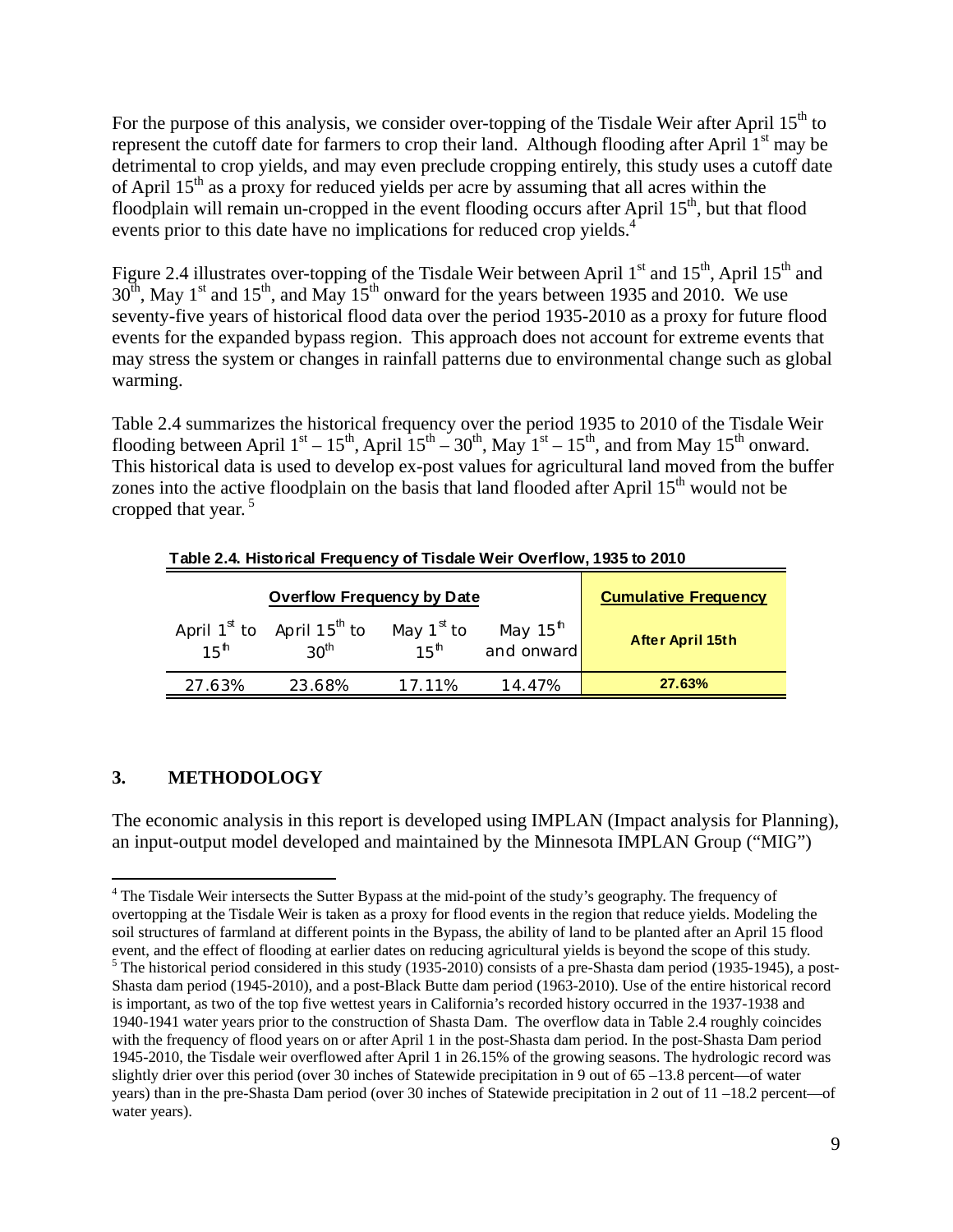that is used for economic impact analysis by over 2,000 public and private institutions<sup>6</sup>. The analysis draws on data collected from numerous state and federal sources, including the Bureau of Economic Analysis, Bureau of Labor Statistics (BLS), and the U.S. Census Bureau.

# **3.1 Overview of IMPLAN**

The IMPLAN modeling system relies on a matrix representation of the economy that describes the relationships among industries, consumers, government and foreign suppliers in order to derive the economy-wide impacts of changes in a specific industry. This matrix representation is the so-called Leontief matrix, which contains average input (purchase) coefficients that describe the mix of goods, services and labor that are required to produce a unit of output; that is, how the output of one industry is used as an input in other related industries. The resulting input-output coefficients represent what economists refer to as production functions.7 The basic input-output model can be expressed in a straightforward equation:  $X = (I-A)^{-1} * dY$  where  $(I-A)$  is the inverse of the Leontief matrix, dY is a change in final demand and X is output.

The IMPLAN model refines the US economy into 440 unique sectors and allows for regional disaggregation down to the county level. The model can be used to estimate the direct, indirect and induced impacts on employment, earnings and output as a result of final demand changes that result from a new investment in a particular industry or compilation of industries.<sup>8</sup> The *direct effect* captures the initial change in economic activity resulting from the loss of productive agricultural acreage. For example, the loss of full-time equivalent (FTE) job-years in each year from the change in cropping pattern is a direct employment effect of moving the 2,000 foot buffer zone into the active floodplain. The *indirect effect* reflects lost economic activity that would have been stimulated by the direct investment in industries that supply inputs to the sector of initial change. For example, reduced agricultural production in the Sutter Bypass will result in producers purchasing fewer farm inputs during the growing season. The *induced effect* captures the economic activity that results when the earnings generated by the direct and indirect economic activity is spent on local goods and services. In this case, it is the decreased spending of agricultural workers and farm proprietors on groceries, clothing, financial services, real estate, and healthcare following a reduction in annual wages and revenue. The total economic impact of widening the Sutter Bypass is the sum of these direct, indirect and induced effects.

# **3.2 Direct Economic Impact of Existing Land Use**

The county-level economic impacts of the proposed widening of the Sutter Bypass are estimated using IMPLAN v3 (2012). For both the 1,000 foot and 2,000 foot buffer alternatives, this report estimated the current economic value of the ex-ante agricultural production in the buffer zone. We run the IMPLAN model using data inputs described above to derive the indirect and induced economic value of cropping the 1,000 foot and 2,000 foot buffer regions under two scenarios: (i)

 $\overline{a}$ 6 MIG. "What Is IMPLAN." *IMPLAN Group, LLC*. N.p., 2012. Web. 31 July 2013.

<sup>7</sup> The production functions used in IMPLAN are based on the US Bureau of Economic Analysis' (BEA's) Benchmark Input-Output Accounts.

<sup>8</sup> *Final Demand* is the demand of units external to the industrial sectors that constitute the producers in the economy, *e.g.,* households, government and foreign trade (Miller and Blair, 1985). Output represents the value of industry production, including wages and proprietor income.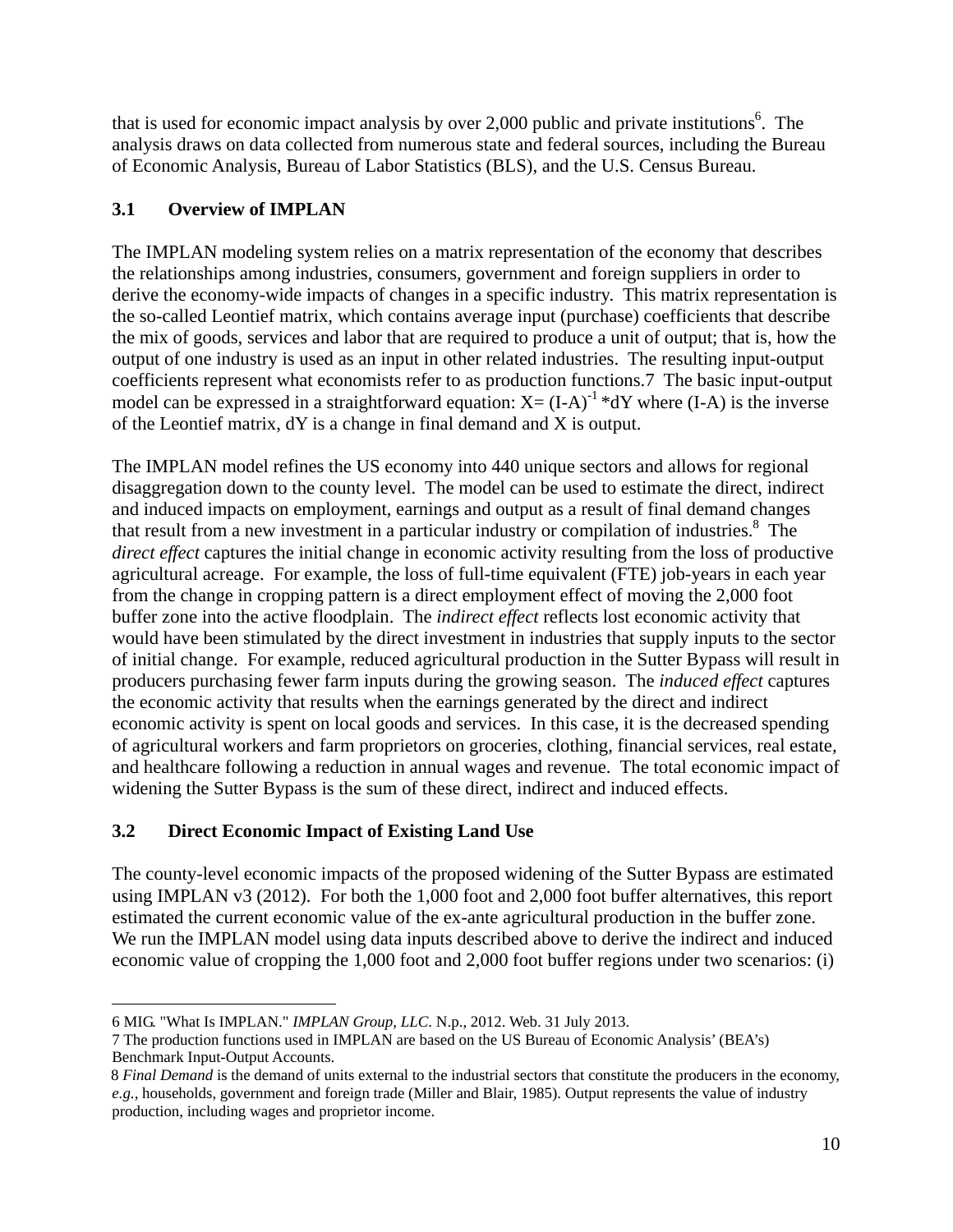an ex ante scenario that reflects current land use patterns; and (ii) an ex-post scenario that incorporates the 1,000 foot and 2,000 foot buffer zones into the active floodplain. The net economic impact is the difference between the ex-ante and the ex-post values for acreage comprising the buffer zone in each case.

Tables 3.1 and 3.2 detail direct economic values for the ex-ante 1,000 foot and 2,000 foot buffer zones, respectively, with land allocated to existing uses. The annual value of output produced under the existing land use allocation is \$5.0 million in the 1,000 foot buffer zone and \$11.7 million in the 2,000 foot buffer zone. These values comprise the value of crops grown on the acreage in each zone and do not account for habitat benefits on acreage allocated to habitat. Acreage allocated to habitat provides ecological values that are not considered in the calculation of direct economic benefits. Accordingly, the change in ecological value from land converted from existing uses to a land use allocation that involves an alternative combination of rice production, processing tomato production, and habitat is outside the scope of the present study.<sup>9</sup>

|                     |       | Value per Acre       |                            |                     | <b>Value per Crop</b>                |                     |
|---------------------|-------|----------------------|----------------------------|---------------------|--------------------------------------|---------------------|
| Crop                | Acres | Yield<br>(Tons/Acre) | Variable Cost<br>(\$/Acre) | Output<br>(\$/Acre) | <b>Total Variable</b><br><b>Cost</b> | <b>Total Output</b> |
| Alfalfa Rotation    | 49    | 6.32                 | \$657                      | \$1,293             | \$32,169                             | \$63,352            |
| Almonds             | -1    | 1.10                 | \$2.616                    | \$5,054             | \$1,831                              | \$3,538             |
| Com                 | 26    | 5.65                 | \$758                      | \$1,238             | \$19,709                             | \$32,186            |
| Pasture             | 46    | 1.00                 | \$491                      | \$681               | \$22,573                             | \$31,318            |
| Processing Tomatoes | 374   | 36.75                | \$2,236                    | \$2,958             | \$836,290                            | \$1,106,352         |
| Rice                | 1509  | 4.15                 | \$1,196                    | \$1,641             | \$1,805,466                          | \$2,475,596         |
| Walnuts             | 185   | 2.70                 | \$1,971                    | \$7,066             | \$364,702                            | \$1,307,132         |
| Habitat             | 259   |                      |                            |                     |                                      |                     |
| <b>TOTAL</b>        | 2,449 |                      |                            |                     | \$3,082,741                          | \$5,019,474         |

**Table 3.1. Direct Economic Value of the Current Land Use Allocation in the 1,000 ft. Buffer Zone (2013 \$s)**

 $\overline{a}$ 

<sup>9</sup> It is not clear *a priori* that land converted from walnut production to habitat in the buffer zone generates superior or inferior ecological benefits. This issue merits further study as a companion study to this project.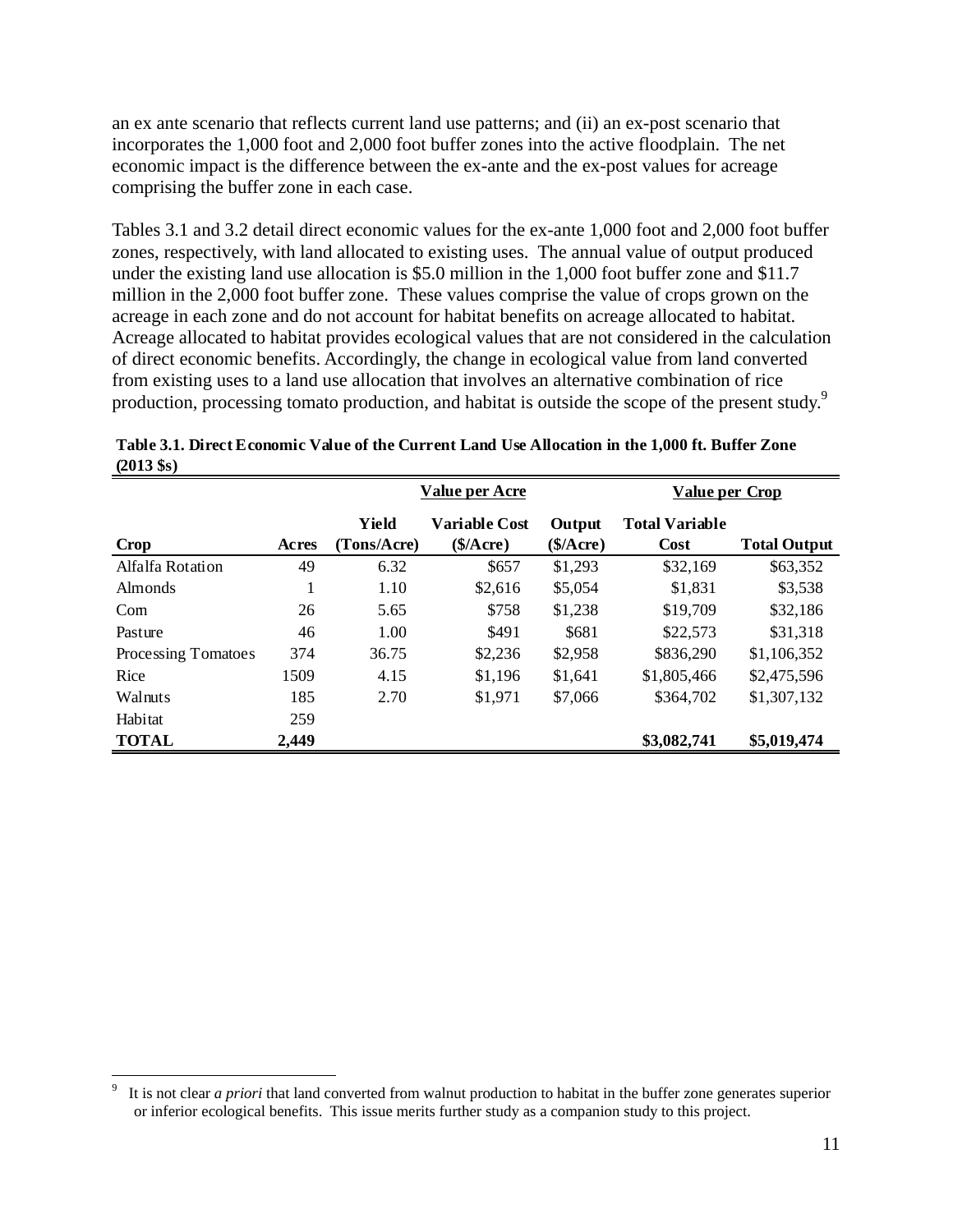|                     |       | Value per Acre       |                                   |                | Value per Crop                       |                     |  |
|---------------------|-------|----------------------|-----------------------------------|----------------|--------------------------------------|---------------------|--|
| Crop                | Acres | Yield<br>(Tons/Acre) | <b>Variable Cost</b><br>(\$/Acre) | Output<br>(\$/ | <b>Total Variable</b><br><b>Cost</b> | <b>Total Output</b> |  |
| Alfalfa Rotation    | 147   | 6.32                 | \$657                             | \$1,293        | \$96,508                             | \$190,057           |  |
| Almonds             | 20    | 1.10                 | \$2,616                           | \$5,054        | \$52,327                             | \$101,079           |  |
| Com                 | 132   | 5.65                 | \$758                             | \$1,238        | \$100,062                            | \$163,407           |  |
| Pasture             | 123   | 1.00                 | \$491                             | \$681          | \$60,359                             | \$83,741            |  |
| Processing Tomatoes | 749   | 36.75                | \$2,236                           | \$2,958        | \$1,674,816                          | \$2,215,663         |  |
| Rice                | 3816  | 4.15                 | \$1,196                           | \$1,641        | \$4,565,711                          | \$6,260,355         |  |
| Walnuts             | 376   | 2.70                 | \$1,971                           | \$7,066        | \$741,232                            | \$2,656,657         |  |
| Habitat             | 551   |                      |                                   |                |                                      |                     |  |
| <b>TOTAL</b>        | 5,914 |                      |                                   |                | \$7,291,015                          | \$11,670,958        |  |

**Table 3.2. Direct Economic Value of the Current Land Use Allocation in the 2,000 ft. Buffer Zone (2013 \$s)**

#### **3.3 Direct Economic Impact of Converted Land Use**

Tables 3.3 and 3.4 detail the inputs for the ex-post 1,000 and 2,000 foot buffer alternatives, respectively. The annual value of output produced under the predicted land use allocation is \$2.0 million in the 1,000 foot buffer zone and \$4.8 million in the 2,000 foot buffer zone. The predicted land use allocation considers a land use allocation commensurate with the cropping pattern currently observed in the existing flood plain and involves the displacement of alfalfa, almonds, general field crops, pasture and walnuts, which are predicted to be replaced by increases acreage allocated to rice, processing tomatoes, and habitat. Net of the existing acreage allocated to habitat in each buffer zone, the predicted land use conversion to habitat is 29.0% in the 1,000 ft. buffer zone and 30.0% in the 2,000 ft. buffer zone.

|                     |                | <b>Value per Acre</b> |                                  |                    |                               | <b>Value per Crop</b>                      |             |
|---------------------|----------------|-----------------------|----------------------------------|--------------------|-------------------------------|--------------------------------------------|-------------|
| Crop                | Acres          | Yield<br>(Tons/Acre)  | <b>Variable Cost</b><br>\$/Acre) | Output<br>\$/Acre) | <b>Probability</b><br>Cropped | <b>Total</b><br>Variable Cost Total Output |             |
| Alfalfa Rotation    | $\overline{0}$ | 6.32                  | \$657                            | \$1,293            |                               | \$0                                        | \$0         |
| <b>Almonds</b>      | $\theta$       | 1.10                  | \$2,616                          | \$5,054            |                               | \$0                                        | \$0         |
| Com                 | $\theta$       | 5.65                  | \$758                            | \$1,238            |                               | \$0                                        | \$0         |
| Pasture             | $\theta$       | 1.00                  | \$491                            | \$681              |                               | \$0                                        | \$0         |
| Processing Tomatoes | 138            | 36.75                 | \$2,236                          | \$2,958            | 72%                           | \$223,815                                  | \$296,091   |
| Rice                | 1415           | 4.15                  | \$1,196                          | \$1,641            | 72%                           | \$1,225,522                                | \$1,680,396 |
| Walnuts             | $\theta$       | 2.70                  | \$1,971                          | \$7,066            |                               | \$0                                        | \$0         |
| Habitat             | 895            |                       |                                  |                    |                               |                                            |             |
| <b>TOTAL</b>        | 2,449          |                       |                                  |                    |                               | \$1,449,337                                | \$1,976,488 |

**Table 3.3. Direct Economic Value of the Predicted Land Use Allocation in the 1,000 ft. Buffer Zone (2013 \$s)**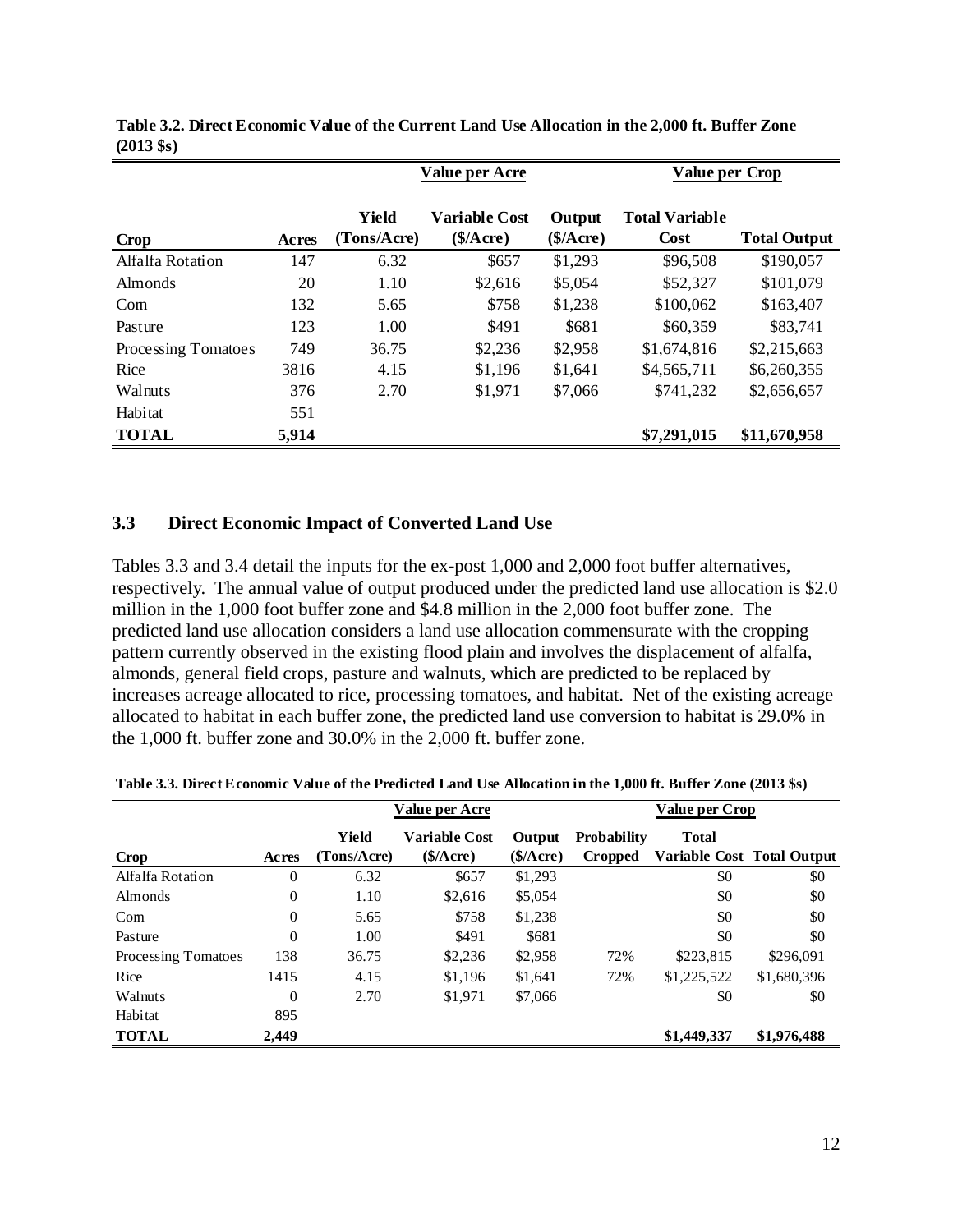|                     |                | <b>Value per Acre</b> |                      |           | <b>Value per Crop</b> |                            |             |  |
|---------------------|----------------|-----------------------|----------------------|-----------|-----------------------|----------------------------|-------------|--|
|                     |                | Yield                 | <b>Variable Cost</b> | Output    | <b>Probability</b>    | <b>Total</b>               |             |  |
| Crop                | Acres          | (Tons/Acre)           | \$/Acre)             | (\$/Acre) | Cropped               | Variable Cost Total Output |             |  |
| Alfalfa Rotation    | 0              | 6.32                  | \$657                | \$1,293   |                       | \$0                        | \$0         |  |
| Almonds             | $\overline{0}$ | 1.10                  | \$2,616              | \$5,054   |                       | \$0                        | \$0         |  |
| Com                 | $\overline{0}$ | 5.65                  | \$758                | \$1,238   |                       | \$0                        | \$0         |  |
| Pasture             | $\overline{0}$ | 1.00                  | \$491                | \$681     |                       | \$0                        | \$0         |  |
| Processing Tomatoes | 334            | 36.75                 | \$2,236              | \$2,958   | 72%                   | \$540,549                  | \$715,108   |  |
| Rice                | 3418           | 4.15                  | \$1.196              | \$1.641   | 72%                   | \$2,959,831                | \$4,058,425 |  |
| Walnuts             | 0              | 2.70                  | \$1,971              | \$7,066   |                       | \$0                        | \$0         |  |
| Habitat             | 2162           |                       |                      |           |                       |                            |             |  |
| <b>TOTAL</b>        | 5,914          |                       |                      | \$19,930  |                       | \$3,500,380                | \$4,773,533 |  |

**Table 3.4. Direct Economic Value of the Predicted Land Use Allocation in the 2,000 ft. Buffer Zone (2013 \$s)**

The direct economic loss resulting from the predicted land use conversion in each buffer zone is the difference between the direct economic value attained through the existing land allocation and the direct economic value attained through the predicted land use allocation. The direct economic loss from the land use conversion is \$3.0 million per annum in the 1,000 foot buffer zone and \$6.9 million in the 2,000 foot buffer zone.

#### **4. RESULTS**

#### **4.1 Economic Value of Existing Land Use**

The results of modeling inputs described in Tables 3.1 and 3.2 in IMPLAN are displayed below in Tables 4.1 and 4.2, respectively. The current annual economic value of agriculture in the 1,000 foot buffer is \$7.7 million and supports 80 FTE job-years. The current annual economic value of agriculture in the 2,000 foot buffer is \$17.8 million and supports 192 FTE job-years.

**Table 4.1. Economic Value of the Current Land Use Allocation in the 1,000 Foot Buffer Zone (2013 \$s)**

|                              |                          | <b>Job Years</b> | <b>Employee</b>           | <b>Economic</b>     |
|------------------------------|--------------------------|------------------|---------------------------|---------------------|
| <b>Impact</b>                | <b>Economic Activity</b> | $(FTEs)^{1}$     | Compensation <sup>2</sup> | Output <sup>3</sup> |
| Direct                       | Land Use Conversion      | 50               | \$1,369,085               | \$5,019,475         |
| Indirect                     | Local Supply Chain       | 20               | \$554,127                 | \$1,503,042         |
| Induced                      | <b>Employee Spending</b> | 10               | \$331,435                 | \$1,130,859         |
| <b>Total Economic Impact</b> |                          | 80               | \$2,254,646               | \$7,653,375         |

[1] Job estimates include part-time and full-time employment

[2] Employee compensation includes wages, fringe benefits and payroll overhead.

[3] Economic output includes all local spending on labor, materials, and services.

Source: IMPLAN 2012 and Cal Poly calculations.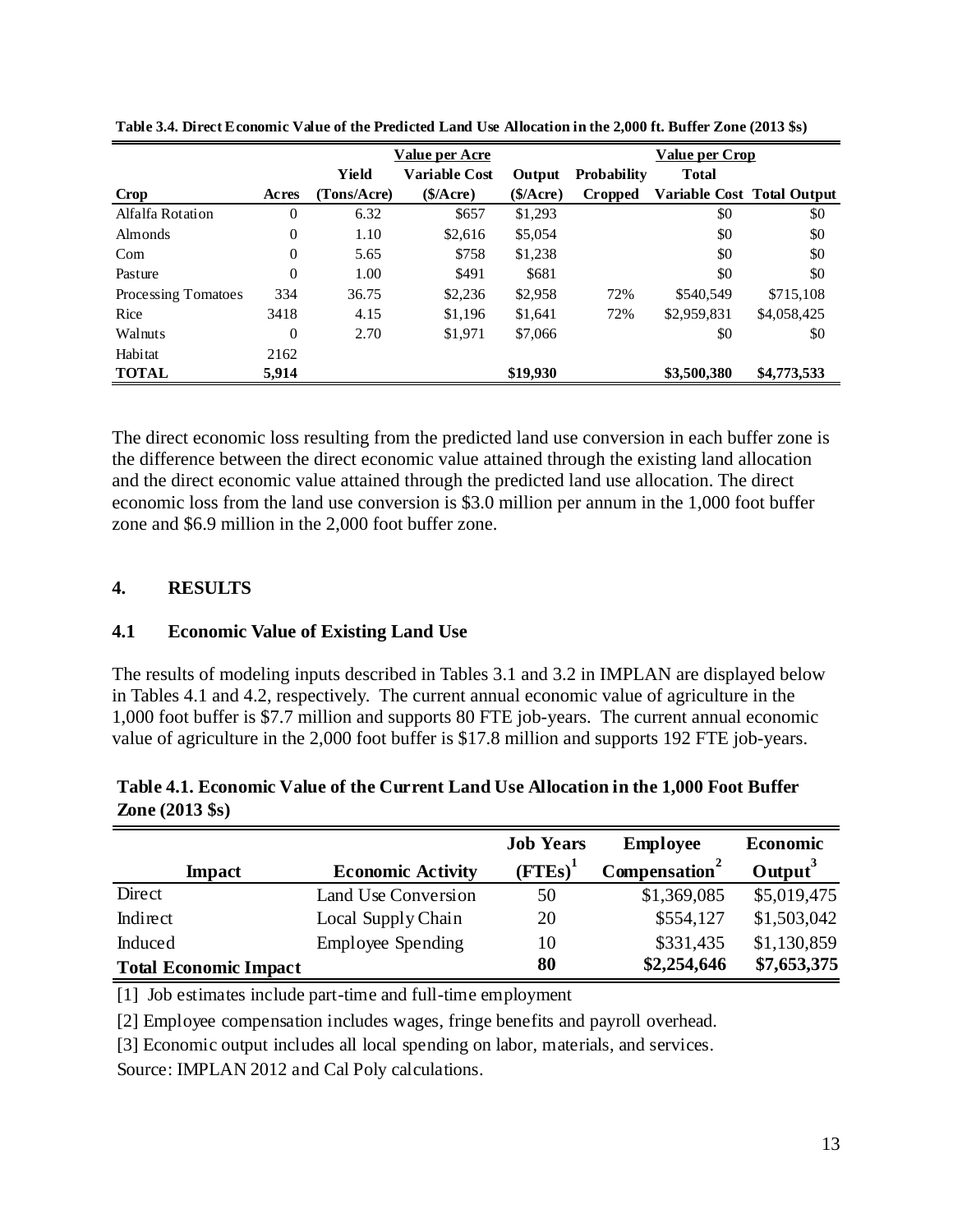|                              |                          | <b>Job Years</b> | <b>Employee</b>           | <b>Economic</b> |
|------------------------------|--------------------------|------------------|---------------------------|-----------------|
| <b>Impact</b>                | <b>Economic Activity</b> | $(FTEs)^1$       | Compensation <sup>2</sup> | $Output^3$      |
| Direct                       | Land Use Conversion      | 124              | \$3,004,667               | \$11,670,959    |
| Indirect                     | Local Supply Chain       | 46               | \$1,282,082               | \$3,559,916     |
| Induced                      | <b>Employee Spending</b> | 22               | \$738,900                 | \$2,521,134     |
| <b>Total Economic Impact</b> |                          | 192              | \$5,025,649               | \$17,752,010    |

**Table 4.2. Economic Value of the Current Land Use Allocation in the 2,000 Foot Buffer Zone (2013 \$s)**

[1] Job estimates include part-time and full-time employment

[2] Employee compensation includes wages, fringe benefits and payroll overhead.

[3] Economic output includes all local spending on labor, materials, and services.

Source: IMPLAN 2012 and Cal Poly calculations.

#### **4.2 Economic Value of Converted Land Use**

The results of modeling the inputs described in Tables 3.3 and 3.4 in IMPLAN are displayed below in Tables 4.3 and 4.4, respectively. The economic value of agricultural output in the 1,000 foot buffer after the predicted land use conversion is \$3.0 million with an associated 36 FTE jobyears. The economic value of agricultural output in the 2,000 foot buffer after the predicted land use conversion is \$7.2 million with an associated 86 FTE job-years.

| Table 4.3. Economic Value of the Predicted Land Use Allocation in the 1,000 Foot Buffer |  |
|-----------------------------------------------------------------------------------------|--|
| <b>Zone</b> $(2013 \text{ }$ \$s)                                                       |  |

|                              |                          | <b>Job Years</b> | <b>Employee</b>           | <b>Economic</b>     |
|------------------------------|--------------------------|------------------|---------------------------|---------------------|
| <b>Impact</b>                | <b>Economic Activity</b> | $(FTEs)^1$       | Compensation <sup>2</sup> | Output <sup>3</sup> |
| Direct                       | Land Use Conversion      | 25               | \$342,064                 | \$1,976,487         |
| Indirect                     | Local Supply Chain       | 8                | \$208,582                 | \$663,763           |
| Induced                      | <b>Employee Spending</b> | 3                | \$95,320                  | \$325,237           |
| <b>Total Economic Impact</b> |                          | 36               | \$645,966                 | \$2,965,487         |

[1] Job estimates include part-time and full-time employment

[2] Employee compensation includes wages, fringe benefits and payroll overhead.

[3] Economic output includes all local spending on labor, materials, and services.

Source: IMPLAN 2012 and Cal Poly calculations.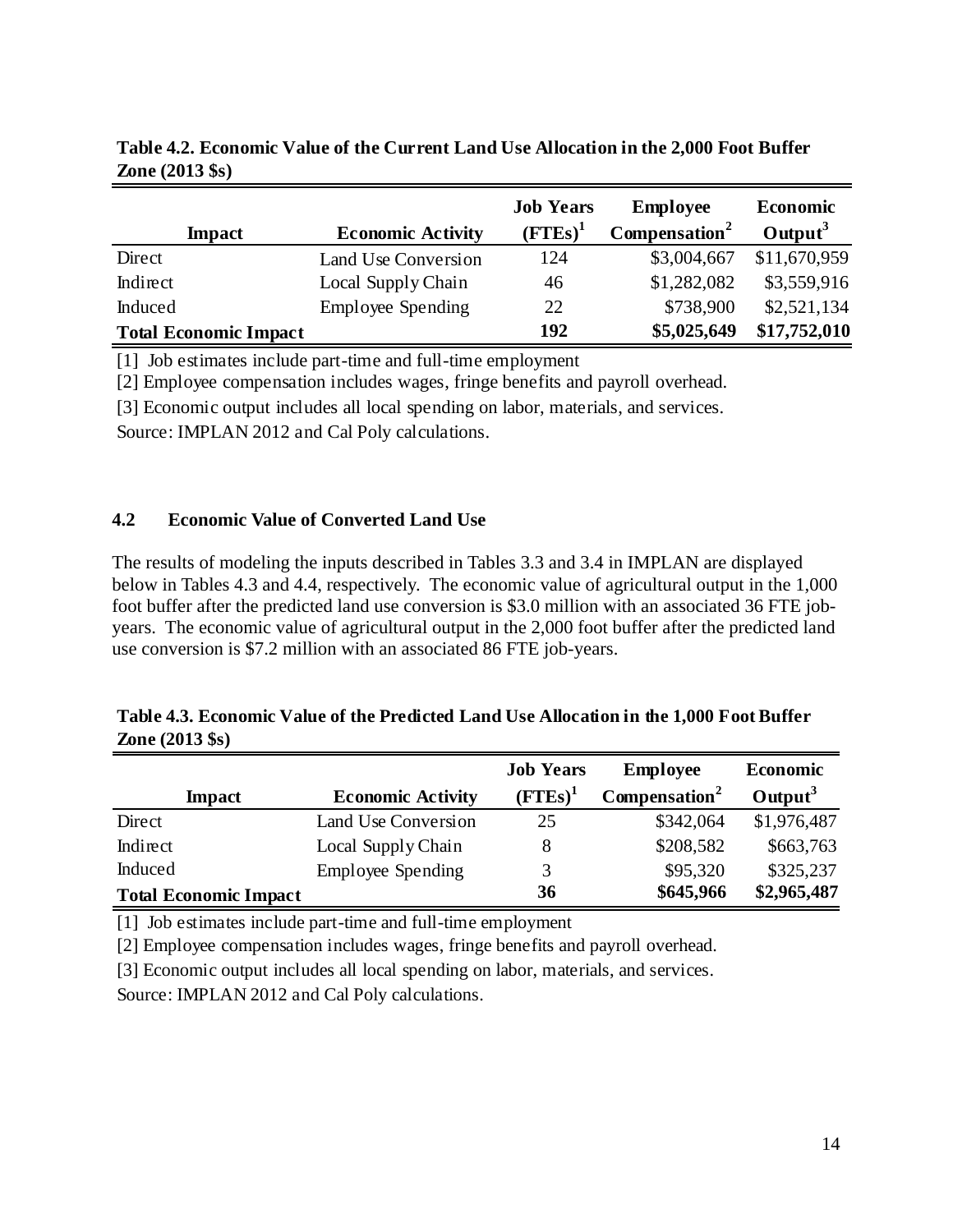|                              |                          | <b>Job Years</b> | <b>Employee</b>           | <b>Economic</b>     |
|------------------------------|--------------------------|------------------|---------------------------|---------------------|
| <b>Impact</b>                | <b>Economic Activity</b> | $(FTEs)^1$       | Compensation <sup>2</sup> | Output <sup>3</sup> |
| Direct                       | Land Use Conversion      | 61               | \$826,140                 | \$4,773,533         |
| Indirect                     | Local Supply Chain       | 19               | \$503,759                 | \$1,603,095         |
| Induced                      | <b>Employee Spending</b> | 7                | \$230,212                 | \$785,499           |
| <b>Total Economic Impact</b> |                          | 86               | \$1,560,112               | \$7,162,127         |

**Table 4.4. Economic Value of the Predicted Land Use Allocation in the 2,000 Foot Buffer Zone (2013 \$s)**

[1] Job estimates include part-time and full-time employment

[2] Employee compensation includes wages, fringe benefits and payroll overhead.

[3] Economic output includes all local spending on labor, materials, and services.

Source: IMPLAN 2012 and Cal Poly calculations.

### **4.3 Net Impact of the Sutter By-Pass Expansion**

The net economic impact of incorporating the 1,000 foot or 2,000 foot buffer zone into the active floodplain is the difference between the existing (ex-ante) and predicted (ex-post) values of the buffer zones. Tables 4.5 and 4.6 display the estimated annual net economic impact of the 1,000 foot and 2,000 foot buffer alternatives, respectively.

The net impact from incorporating the 1,000 foot buffer zone into the active floodplain is an annual loss of \$4.7 million and 45 FTE job-years. The total economic impact over a thirty-year horizon is \$141 million.

|                              |                          | <b>Job Years</b> | <b>Employee</b>           | <b>Economic</b>     |
|------------------------------|--------------------------|------------------|---------------------------|---------------------|
| <b>Impact</b>                | <b>Economic Activity</b> | $(FTEs)^1$       | Compensation <sup>2</sup> | Output <sup>3</sup> |
| Direct                       | Land Use Conversion      | 25               | \$1,027,020               | \$3,042,988         |
| Indirect                     | Local Supply Chain       | 12               | \$345,544                 | \$839,278           |
| Induced                      | <b>Employee Spending</b> | 7                | \$236,115                 | \$805,622           |
| <b>Total Economic Impact</b> |                          | 45               | \$1,608,680               | \$4,687,888         |

**Table 4.5. Annual Net Economic Impact of Incorporating the 1,000 Foot Buffer Zone into the Active Floodplain** 

[1] Job estimates include part-time and full-time employment

[2] Employee compensation includes wages, fringe benefits and payroll overhead.

[3] Economic output includes all local spending on labor, materials, and services.

Source: IMPLAN 2012 and Cal Poly calculations.

Table 4.5 decomposes the total annual economic loss into the loss of direct economic value (the difference in value reported in Tables 3.1 and 3.3), indirect economic value from local supply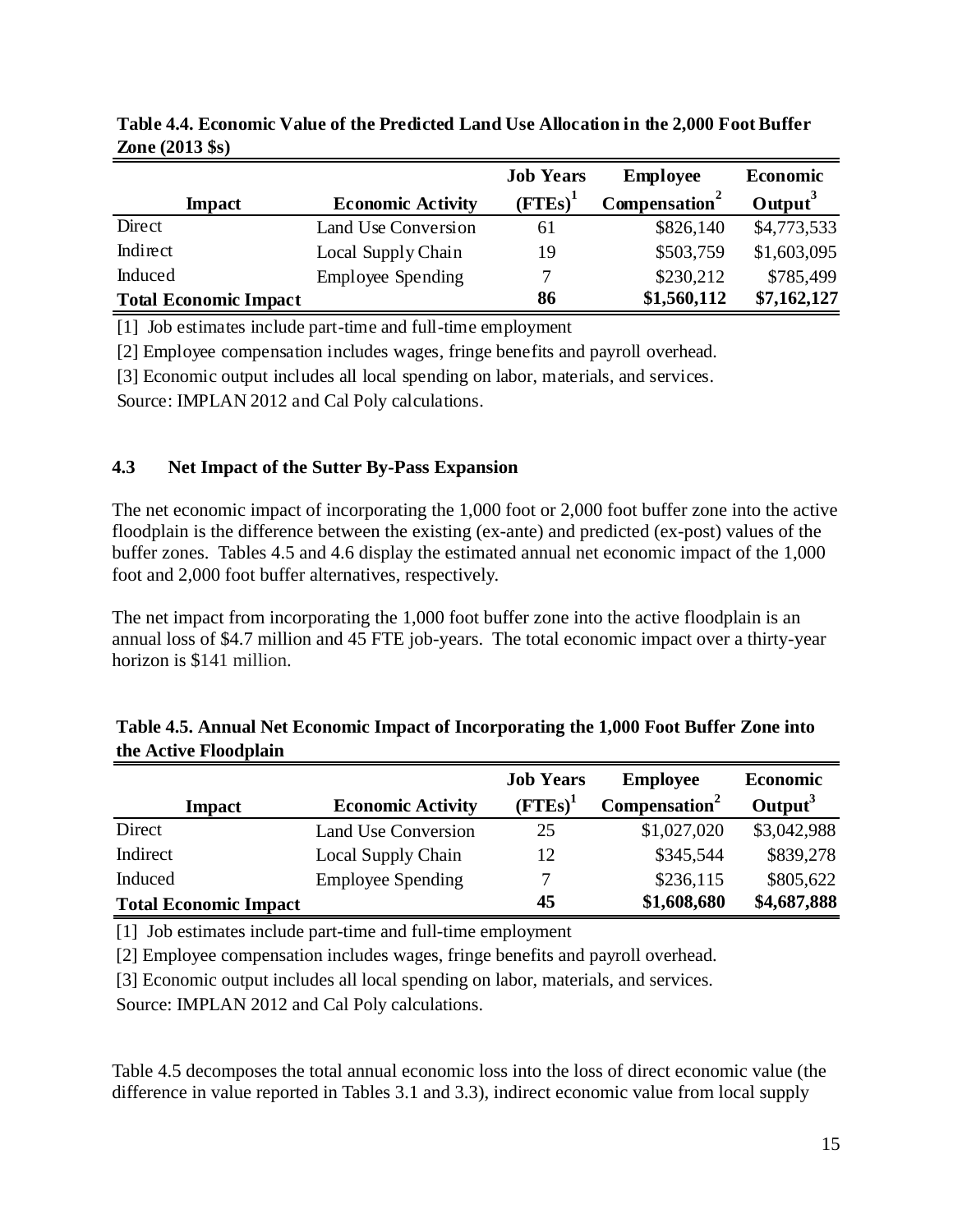chain effects and induced spending by wage earners and farm proprietors on goods and services in the local economy. The estimated indirect impact of the land use conversion is a loss of \$839,278 per annum in economic output and the destruction of 12 FTE jobs in agricultural input and support sectors of the regional economy. The induced effect of reduced employee spending is projected to result in an annual loss of \$805,622 per annum in economic output and the destruction of 7 FTE jobs as a result of farm workers and proprietors purchasing fewer goods and services in the local economy.

|                              |                          | <b>Job Years</b> | <b>Employee</b>           | <b>Economic</b>     |
|------------------------------|--------------------------|------------------|---------------------------|---------------------|
| <b>Impact</b>                | <b>Economic Activity</b> | $(FTEs)^1$       | Compensation <sup>2</sup> | Output <sup>3</sup> |
| Direct                       | Land Use Conversion      | 63               | \$2,178,527               | \$6,897,426         |
| Indirect                     | Local Supply Chain       | 28               | \$778,323                 | \$1,956,822         |
| Induced                      | <b>Employee Spending</b> | 15               | \$508,687                 | \$1,735,635         |
| <b>Total Economic Impact</b> |                          | 106              | \$3,465,537               | \$10,589,883        |

**Table 4.6. Annual Net Economic Impact of Incorporating the 2,000 Foot Buffer Zone into the Active Floodplain** 

[1] Job estimates include part-time and full-time employment

[2] Employee compensation includes wages, fringe benefits and payroll overhead.

[3] Economic output includes all local spending on labor, materials, and services.

Source: IMPLAN 2012 and Cal Poly calculations.

The net impact of incorporating the 2,000 foot buffer zone into the active floodplain is an annual loss of \$10.6 million and 106 FTE job-years. The total economic impact over a thirty-year horizon is \$318 million.

Table 4.6 also provides a breakdown of the total annual economic loss into the loss of direct economic value (the difference in value reported in Tables 3.2 and 3.4), indirect economic value from local supply chain effects and induced spending by wage earners and farm proprietors on goods and services in the local economy. The estimated indirect impact of the land use conversion is a loss of \$2.0 million per annum in economic output and the destruction of 28 FTE jobs in agricultural input and support sectors of the regional economy. The induced effect of reduced employee spending is projected to result in an annual loss of \$1.7 million per annum in economic output and the destruction of 15 FTE jobs as a result of farm workers and proprietors purchasing fewer goods and services in the local economy.

# **4.4 Distribution of the Net Impact**

The total annual economic loss for the 1,000 foot and 2,000 foot buffer zones are estimated to be \$4,687,888 and \$10,589,883, respectively. The total annual economic loss includes the loss of indirect economic value from local supply chain effects and induced spending by wage earners and farm proprietors on goods and services in the local economy.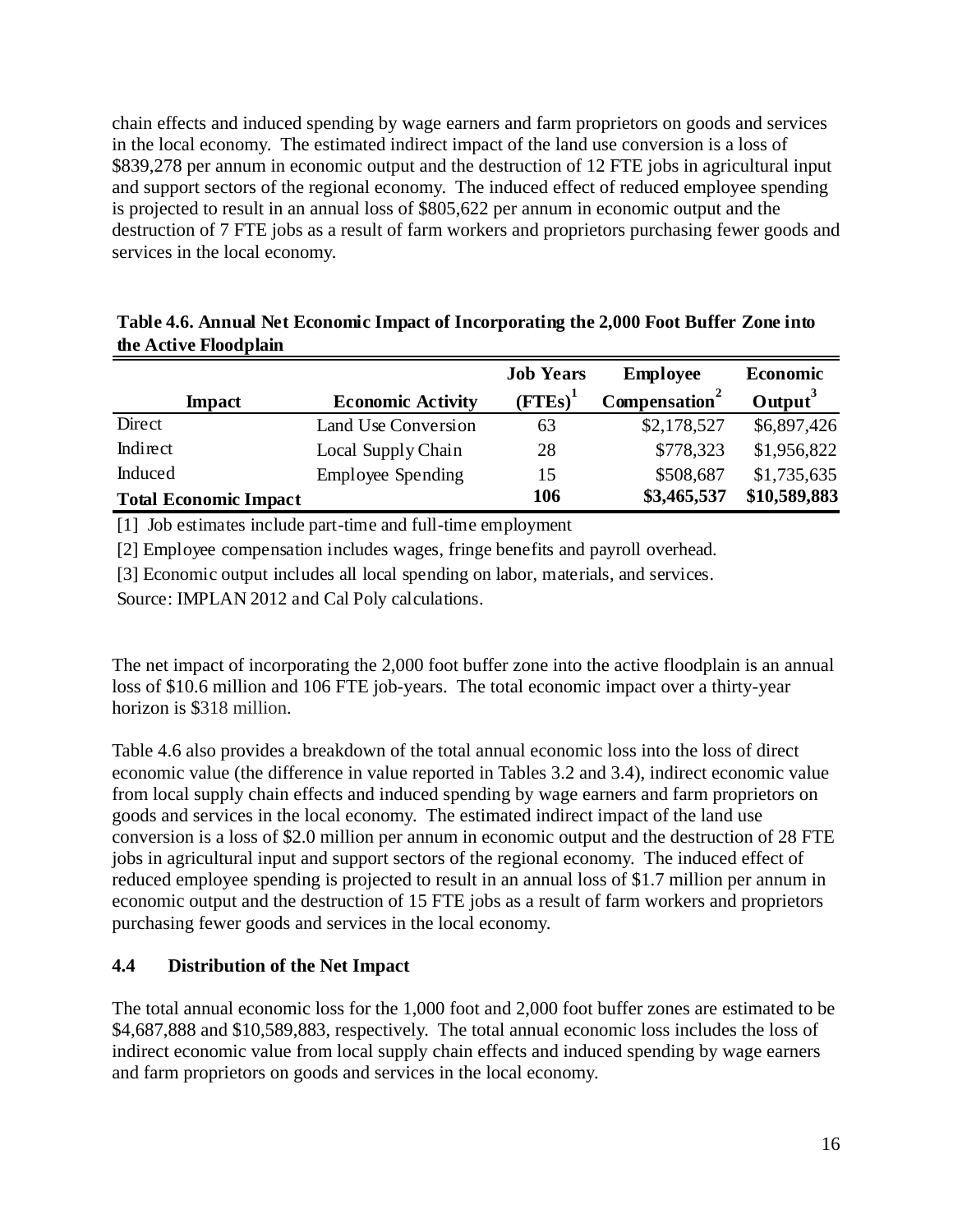Figures 4.1 and 4.2 provide a breakdown of the estimated change in induced spending in Sutter County resulting from the incorporation of the 1,000 foot and 2,000 foot buffer zones into the active floodplain, respectively. In each case, the local sectors most heavily impacted by the loss in induced spending are real estate, insurance, and finance, professional services, and retail trade.

Figures 4.3 and 4.4 present a breakdown of lost indirect employment from incorporating the 1,000 foot and 2,000 foot buffer zone and the into the active floodplain, respectively. In each case, the majority of the jobs lost will be from the support activities for agriculture sector.

Figures 4.5 and 4.6 present a breakdown of lost induced employment from incorporating the 1,000 foot and 2,000 foot buffer zone and the into the active floodplain, respectively. In each case, the majority of induced effects are in the services sector, retail trade, food and beverage industry and real estate, finance and insurance.

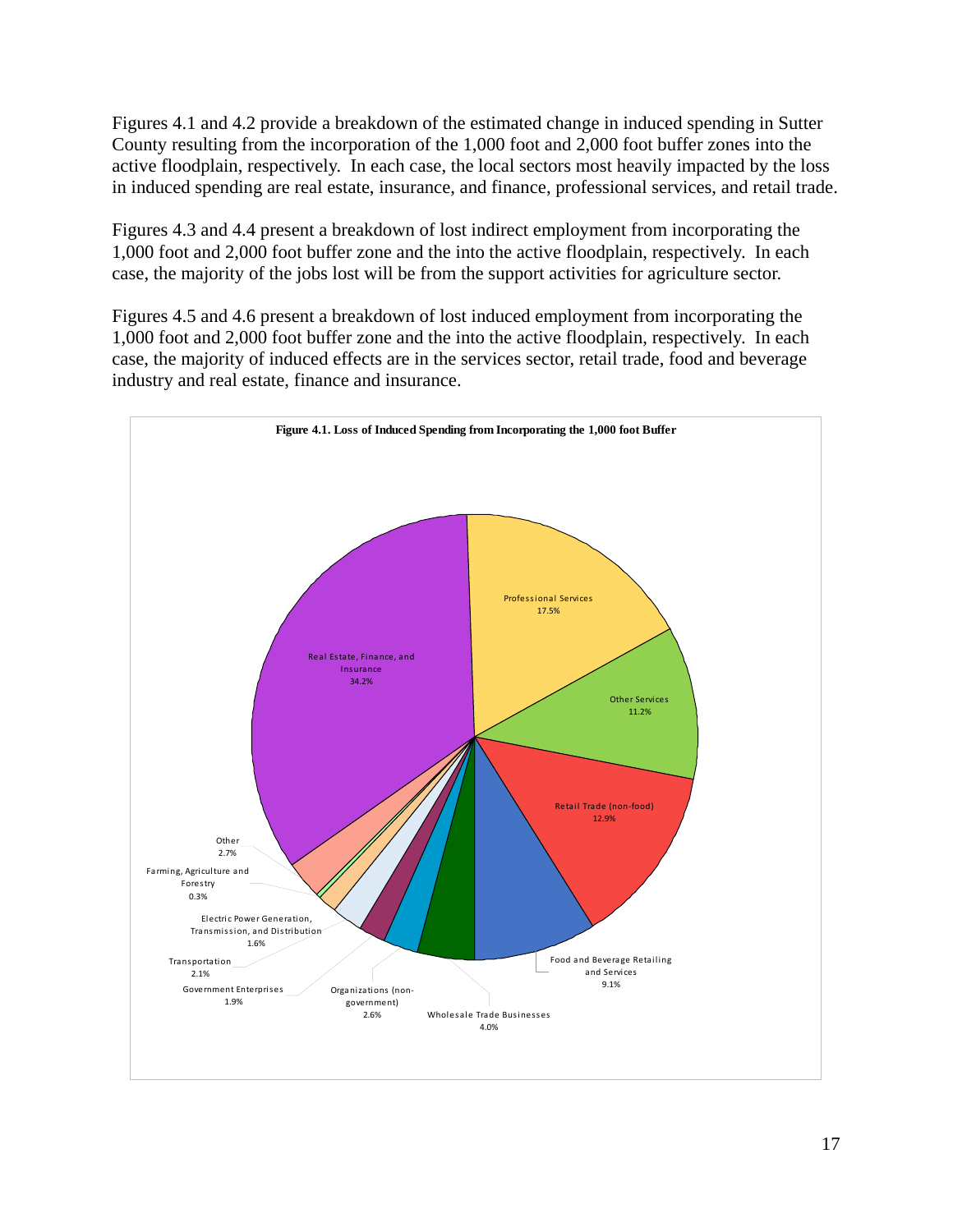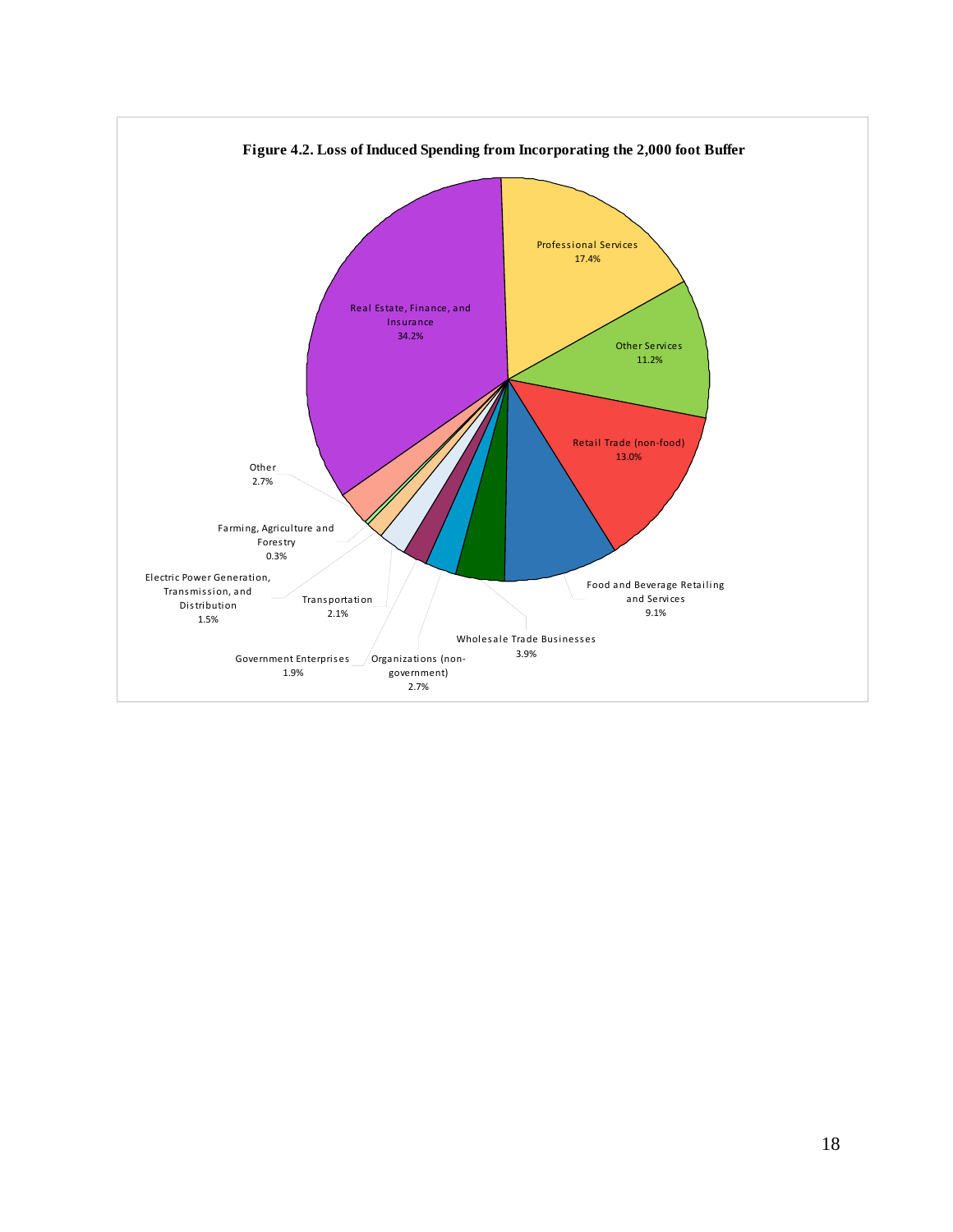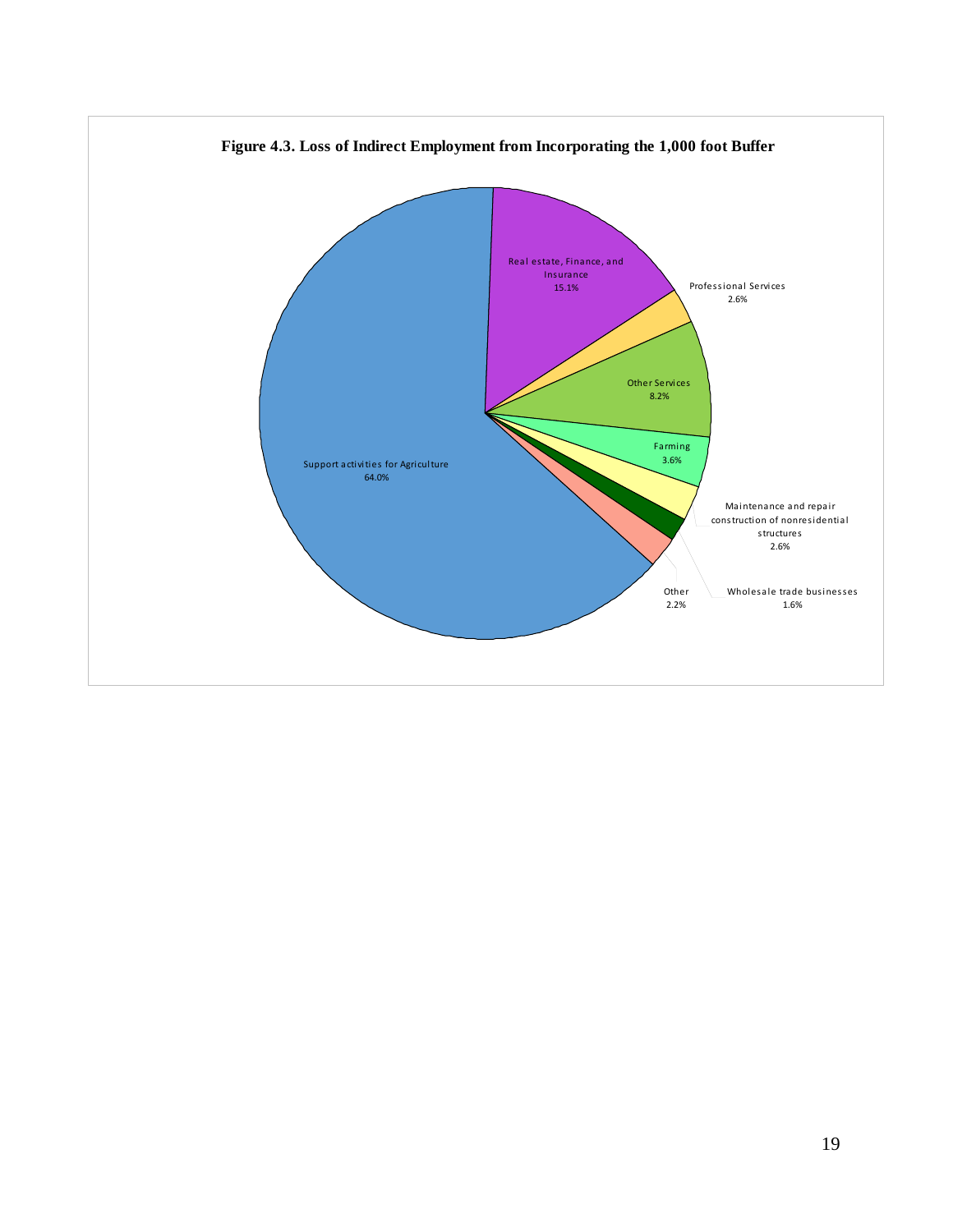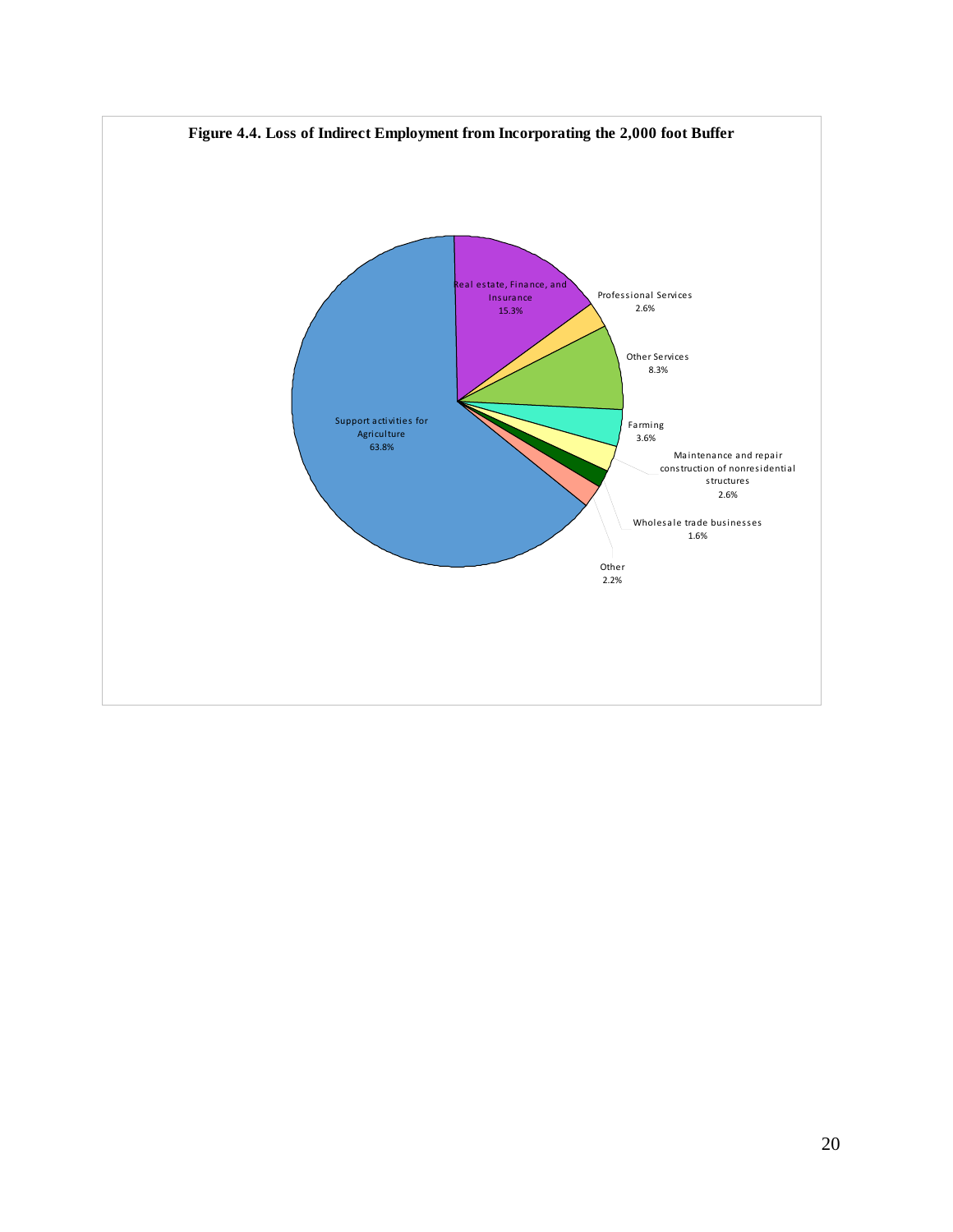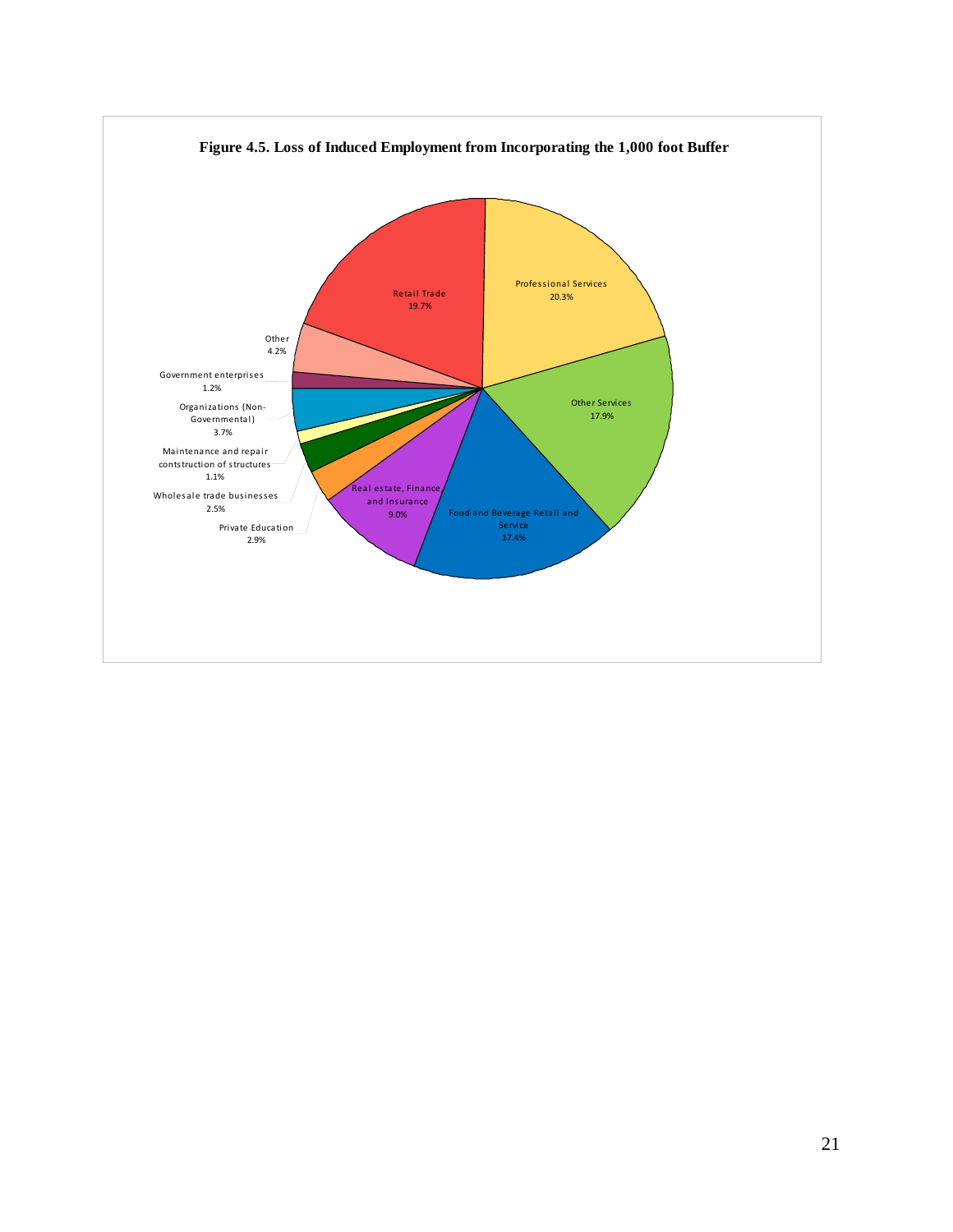

### **4.5 Net Impact with No Net Habitat Conversion**

The net economic impact of incorporating the 1,000 foot or 2,000 foot buffer zone into the active floodplain can be decomposed as the sum of two effects: (i) changes in cropping pattern on the existing acreage; and (ii) land use changes from cropping to habitat. Tables 4.7 and 4.8 make this decomposition by holding habitat acres fixed under the predicted change in cropping pattern. Notice that habitat acres remain at 259 acres in the 1,000 foot buffer zone and 551 acres in the 2,000 foot buffer zone, which accords with the current habitat designation in Tables 3.1 and 3.2. The entries in Table 4.7 (4.8) differ from the entries in Table 3.1 (3.2) by accommodating a change in cropping pattern to processing tomatoes and rice, which are scaled up proportionately from the entries in Tables 3.3 and 3.4 to represent the case of no net habitat conversion. This calculation allows the economic impact of the bypass expansion to be decomposed into a land use conversion effect, which results from the conversion of land from existing crops to the predicted land use allocation absent any change in land use designation to habitat, and the economic effect of the anticipated conversion of additional acreage to habitat.

In Table 4.7, the converted land in the 1,000 foot buffer zone has a direct economic value of \$2.79 million under the assumption of no net habitat conversion. Comparing this value with the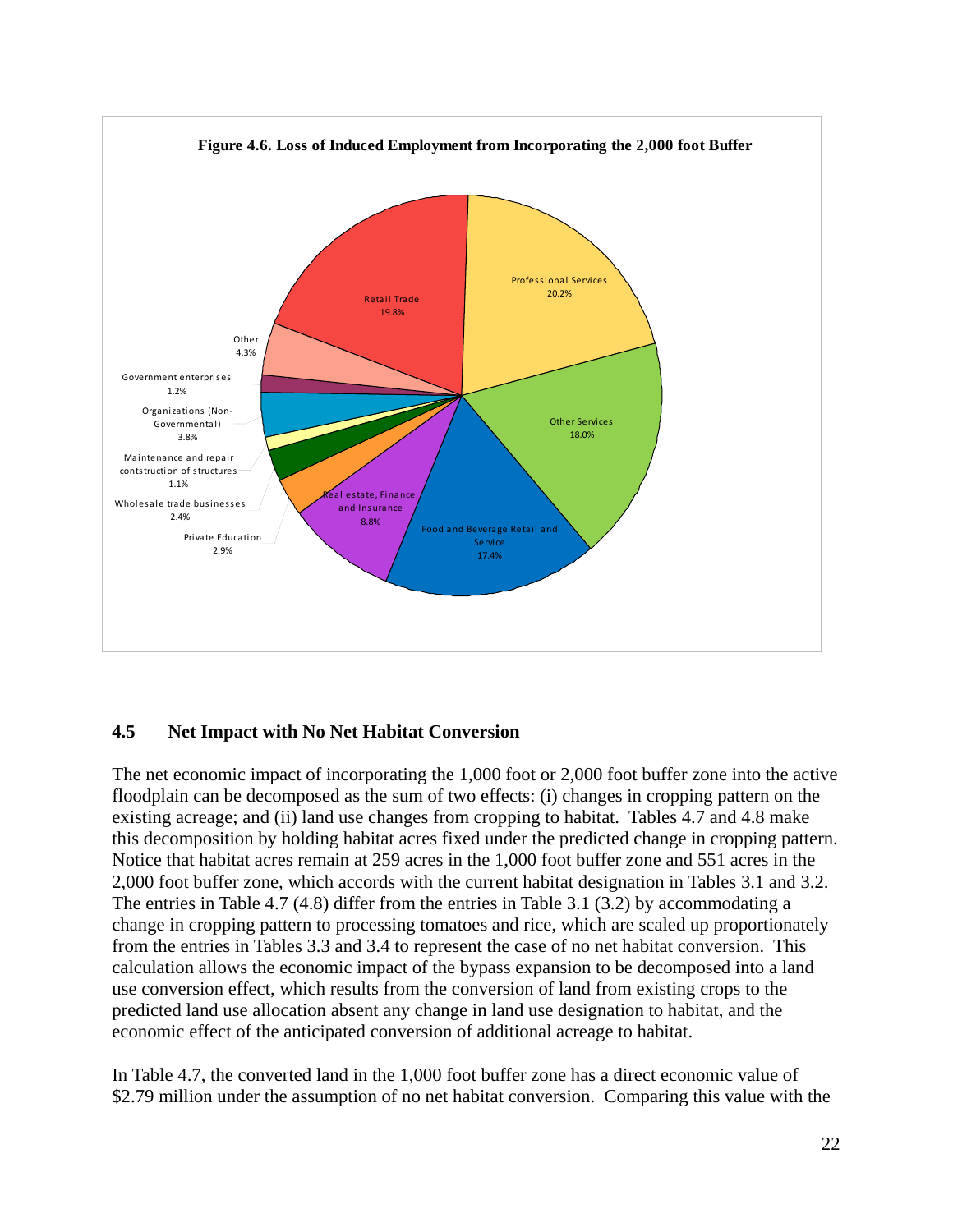entries in Table 3.3 implies that  $$809,151 (= $2.79m - $1.98m)$  of the expected decline in the value of land in the 1,000 foot buffer zone is due to the anticipated conversion of additional acreage to habitat.

|                     |                  | Value per Acre       |                                  |                     |                               | Value per Crop |                            |  |
|---------------------|------------------|----------------------|----------------------------------|---------------------|-------------------------------|----------------|----------------------------|--|
| Crop                | Acres            | Yield<br>(Tons/Acre) | <b>Variable Cost</b><br>\$/Acre) | Output<br>(\$/Area) | <b>Probability</b><br>Cropped | <b>Total</b>   | Variable Cost Total Output |  |
| Alfalfa Rotation    | $\theta$         | 6.32                 | \$657                            | \$1,293             |                               | \$0            | \$0                        |  |
| <b>Almonds</b>      | $\overline{0}$   | 1.10                 | \$2,616                          | \$5,054             |                               | \$0            | \$0                        |  |
| Com                 | $\boldsymbol{0}$ | 5.65                 | \$758                            | \$1,238             |                               | \$0            | \$0                        |  |
| Pasture             | $\overline{0}$   | 1.00                 | \$491                            | \$681               |                               | \$0            | \$0                        |  |
| Processing Tomatoes | 195              | 36.75                | \$2,236                          | \$2,958             | 72%                           | \$315,442      | \$417,308                  |  |
| Rice                | 1995             | 4.15                 | \$1,196                          | \$1,641             | 72%                           | \$1,727,236    | \$2,368,330                |  |
| Walnuts             | $\overline{0}$   | 2.70                 | \$1,971                          | \$7,066             |                               | \$0            | \$0                        |  |
| Habitat             | 259              |                      |                                  |                     |                               |                |                            |  |
| <b>TOTAL</b>        | 2,449            |                      |                                  |                     |                               | \$2,042,678    | \$2,785,638                |  |

**Table 4.7. Direct Economic Value of the Predicted Land Use Allocation in the 1,000 ft. Buffer Zone with No Net Habitat Conversion (2013 \$s)**

In Table 4.8, the converted land in the 2,000 foot buffer zone has a direct economic value of \$6.82 million, Comparing this value to the entries in Table 3.4, \$2.05 million (=  $$6.82m -$ \$4.77m) of the decline in the value of land in the 2,000 foot buffer zone is due to the anticipated conversion of additional acreage to habitat.

|                     |                  | Value per Acre       |                                  |                     |                        | <b>Value per Crop</b> |                            |
|---------------------|------------------|----------------------|----------------------------------|---------------------|------------------------|-----------------------|----------------------------|
| <b>Crop</b>         | Acres            | Yield<br>(Tons/Acre) | <b>Variable Cost</b><br>\$/Acre) | Output<br>(\$/Area) | Probability<br>Cropped | <b>Total</b>          | Variable Cost Total Output |
| Alfalfa Rotation    | $\overline{0}$   | 6.32                 | \$657                            | \$1.293             |                        | \$0                   | \$0                        |
| <b>Almonds</b>      | $\boldsymbol{0}$ | 1.10                 | \$2,616                          | \$5,054             |                        | \$0                   | \$0                        |
| Com                 | $\boldsymbol{0}$ | 5.65                 | \$758                            | \$1,238             |                        | \$0                   | \$0                        |
| Pasture             | $\overline{0}$   | 1.00                 | \$491                            | \$681               |                        | \$0                   | \$0                        |
| Processing Tomatoes | 477              | 36.75                | \$2,236                          | \$2,958             | 72%                    | \$772,579             | \$1,022,067                |
| Rice                | 4886             | 4.15                 | \$1,196                          | \$1,641             | 72%                    | \$4,230,336           | \$5,800,500                |
| Walnuts             | $\overline{0}$   | 2.70                 | \$1,971                          | \$7,066             |                        | \$0                   | \$0                        |
| Habitat             | 551              |                      |                                  |                     |                        |                       |                            |
| <b>TOTAL</b>        | 5,914            |                      |                                  |                     |                        | \$5,002,915           | \$6,822,567                |

**Table 4.8. Direct Economic Value of the Predicted Land Use Allocation in the 2,000 ft. Buffer Zone with No Net Habitat Conversion (2013 \$s)**

Tables 4.9 and 4.10 display the estimated annual net economic impact of the 1,000 foot and 2,000 foot buffer alternatives, respectively, in the case of no net habitat conversion.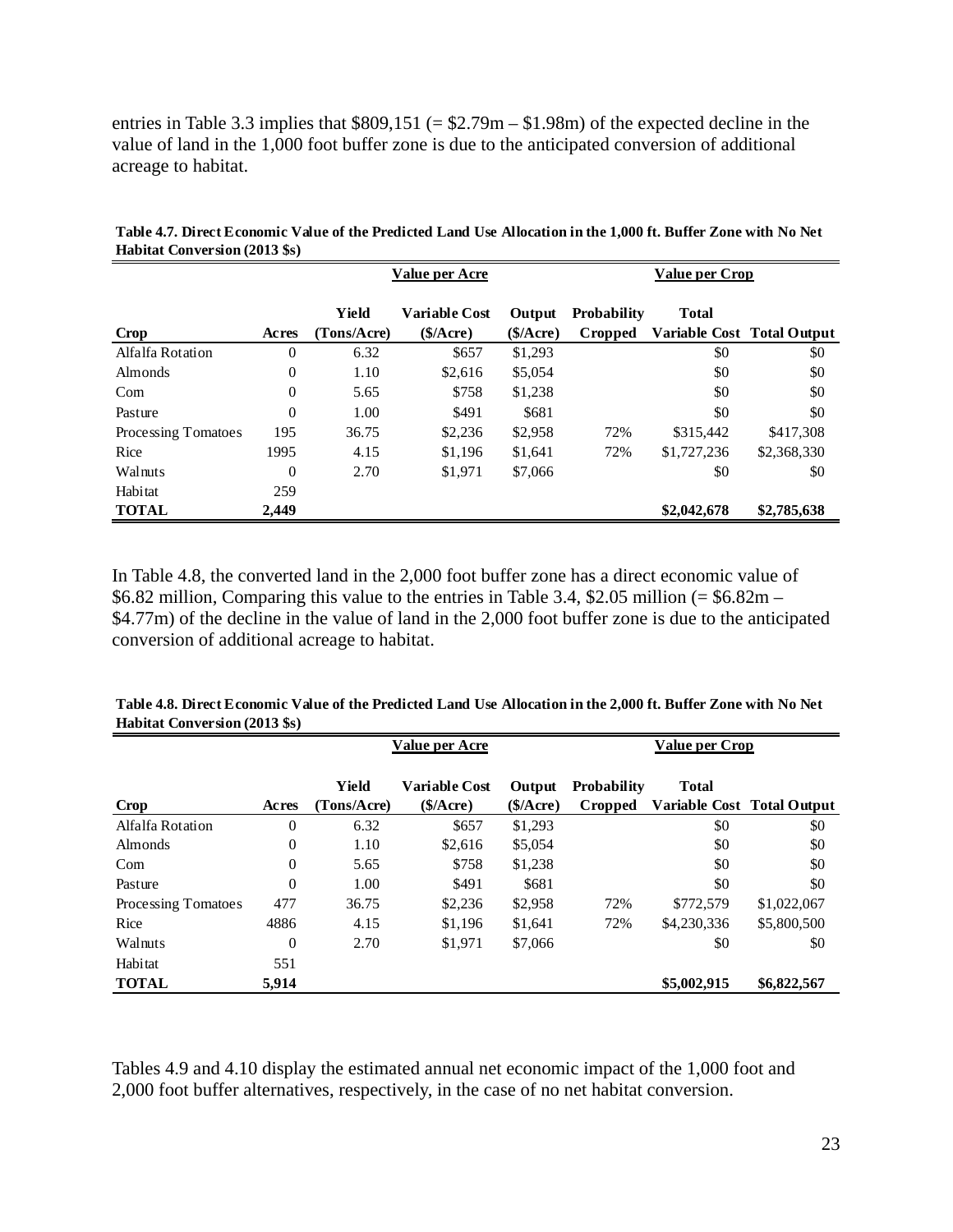The net impact from incorporating the 1,000 foot buffer zone into the active floodplain with no net habitat conversion is an annual loss of \$3.5 million and 30 FTE job-years. Comparing these values with the entries in Table 4.5, the change in cropping pattern accounts for 74.1% of the anticipated decline in the economic value of the land and 66.7% of the loss in FTE job-years. The remaining loss of \$1.2 million per year in economic value and 15 FTE job-years in Table 4.5 that is not accounted for in Table 4.9 is due to the additional conversion of land to habitat.

|                              |                          | <b>Job Years</b> | <b>Employee</b>           | <b>Economic</b>   |
|------------------------------|--------------------------|------------------|---------------------------|-------------------|
| <b>Impact</b>                | <b>Economic Activity</b> | $($ FTEs $)^1$   | Compensation <sup>2</sup> | $\text{Output}^3$ |
| Direct                       | Land Use Conversion      | 15               | \$886,983                 | \$2,233,837       |
| Indirect                     | Local Supply Chain       | 9                | \$260,153                 | \$567,541         |
| Induced                      | <b>Employee Spending</b> | 6                | \$197,092                 | \$672,474         |
| <b>Total Economic Impact</b> |                          | 30               | \$1,344,229               | \$3,473,852       |

**Table 4.9. Annual Net Economic Impact of Incorporating the 1,000 Foot Buffer Zone into the Active Floodplain with No Habitat Conversion**

[1] Job estimates include part-time and full-time employment

[2] Employee compensation includes wages, fringe benefits and payroll overhead.

[3] Economic output includes all local spending on labor, materials, and services.

Source: IMPLAN 2012 and Cal Poly calculations.

The net impact from incorporating the 2,000 foot buffer zone into the active floodplain with no net habitat conversion is an annual loss of \$7.5 million and 69 FTE job-years. Comparing these values with the entries in Table 4.6, the change in cropping pattern accounts for 71.0% of the anticipated decline in the economic value of the land and 65.1% of the loss in FTE job-years. The remaining loss of \$3.1 million per year in economic value and 37 FTE job-years in Table 4.6 that is not accounted for in Table 4.10 is due to the additional conversion of land to habitat.

**Table 4.10. Annual Net Economic Impact of Incorporating the 2,000 Foot Buffer Zone into the Active Floodplain with No New Habitat Conversion** 

|                              |                          | <b>Job Years</b> | <b>Employee</b>           | <b>Economic</b> |
|------------------------------|--------------------------|------------------|---------------------------|-----------------|
| <b>Impact</b>                | <b>Economic Activity</b> | $(FTEs)^1$       | Compensation <sup>2</sup> | Output $3$      |
| Direct                       | Land Use Conversion      | 37               | \$1,823,907               | \$4,848,392     |
| Indirect                     | Local Supply Chain       | 20               | \$562,085                 | \$1,268,695     |
| Induced                      | <b>Employee Spending</b> | 12               | \$409,869                 | \$1,398,460     |
| <b>Total Economic Impact</b> |                          | 69               | \$2,795,861               | \$7,515,547     |

[1] Job estimates include part-time and full-time employment

[2] Employee compensation includes wages, fringe benefits and payroll overhead.

[3] Economic output includes all local spending on labor, materials, and services.

Source: IMPLAN 2012 and Cal Poly calculations.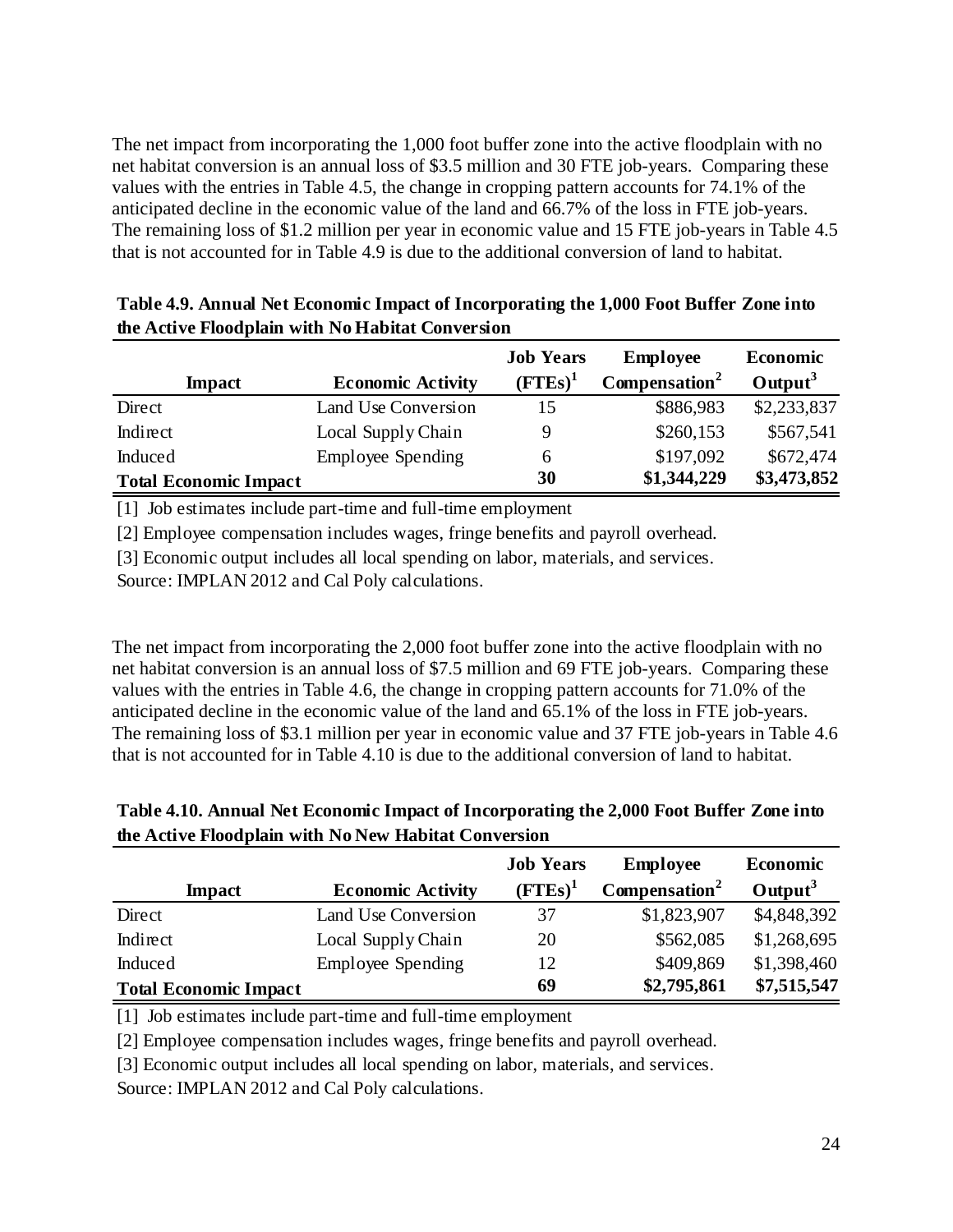## **5. CONCLUSION**

This study compiled data on agricultural uses of the Sutter Bypass and buffer zones, variable costs of production, employee compensation, and farm proprietor income. We used this data to estimate the current economic value of the agricultural production in the buffer zone alternatives and an ex-post economic value of the agricultural production in buffer zone alternatives under a change in land use allocation towards uses currently represented by existing land uses in the active floodplain. For both the 1,000 foot and 2,000 foot bypass expansion alternatives, we constructed the ex-post value of crop production in the expanded bypass region under the assumption that flooding after April  $15<sup>th</sup>$  in each year would preclude planting operations in the Sutter Bypass in that year, but that no other economic losses would occur from earlier flood events in terms of reduced yields from delayed planting events. We computed the estimated economic loss from each bypass expansion scenario as the difference in the economic value of the predicted land use allocation in the ex-ante and ex-post scenarios.

For the 1,000 foot buffer scenario, the estimated net impact from incorporating the 1,000 foot buffer zone into the active floodplain is an annual loss of \$4.69 million and 45 FTE job-years. The total economic impact over a thirty-year horizon is \$141 million and the loss of 1,341 jobyears. These results can be decomposed into an annual loss of \$3.47 million and 30 FTE jobyears due to the conversion of existing agricultural land into lower-valued crops and an additional annual impact of \$1.22 million and 15 FTE job-years due to increased habitat conversion.

For the 2,000 foot buffer scenario, the estimated net impact of incorporating the 2,000 foot buffer zone into the active floodplain is an annual loss of \$10.59 million and 106 FTE job-years. The total economic impact over a thirty-year horizon is \$318 million and the loss of 3,175 job-years. These results can be decomposed into an annual loss of \$7.52 million and 69 FTE job-years due to the conversion of existing agricultural land into lower-valued crops and an additional annual impact of \$3.07 million and 37 FTE job-years due to increased habitat conversion.

It should be noted that our model results are sensitive to several assumptions. In particular, we have applied a weighted average price for future crops grown in the buffer zone under each alternative that is broadly representative of average prices received by farmers in Sutter County over the past 10 years. The 3-year average price for each crop over the period 2010-2012 excludes the recent commodity price spike over the period 2007-2008 as well as the earlier depressed agricultural conditions that led to lower farm prices in the early part of the decade. To the extent that future crop prices diverge from the levels employed in this study, the annual economic losses may be smaller or larger than those estimated in our study.

We also assume that land incorporated into the floodplain in the expanded bypass regions would be characterized by a similar frequency, timing and duration of flooding as land currently in the floodplain. A similar flood pattern would imply a land use conversion from high-value crops currently grown in the buffer zones to the lower-value crops (and increased designation of land to habitat) that currently occurs in the existing floodplain. To the extent that land in the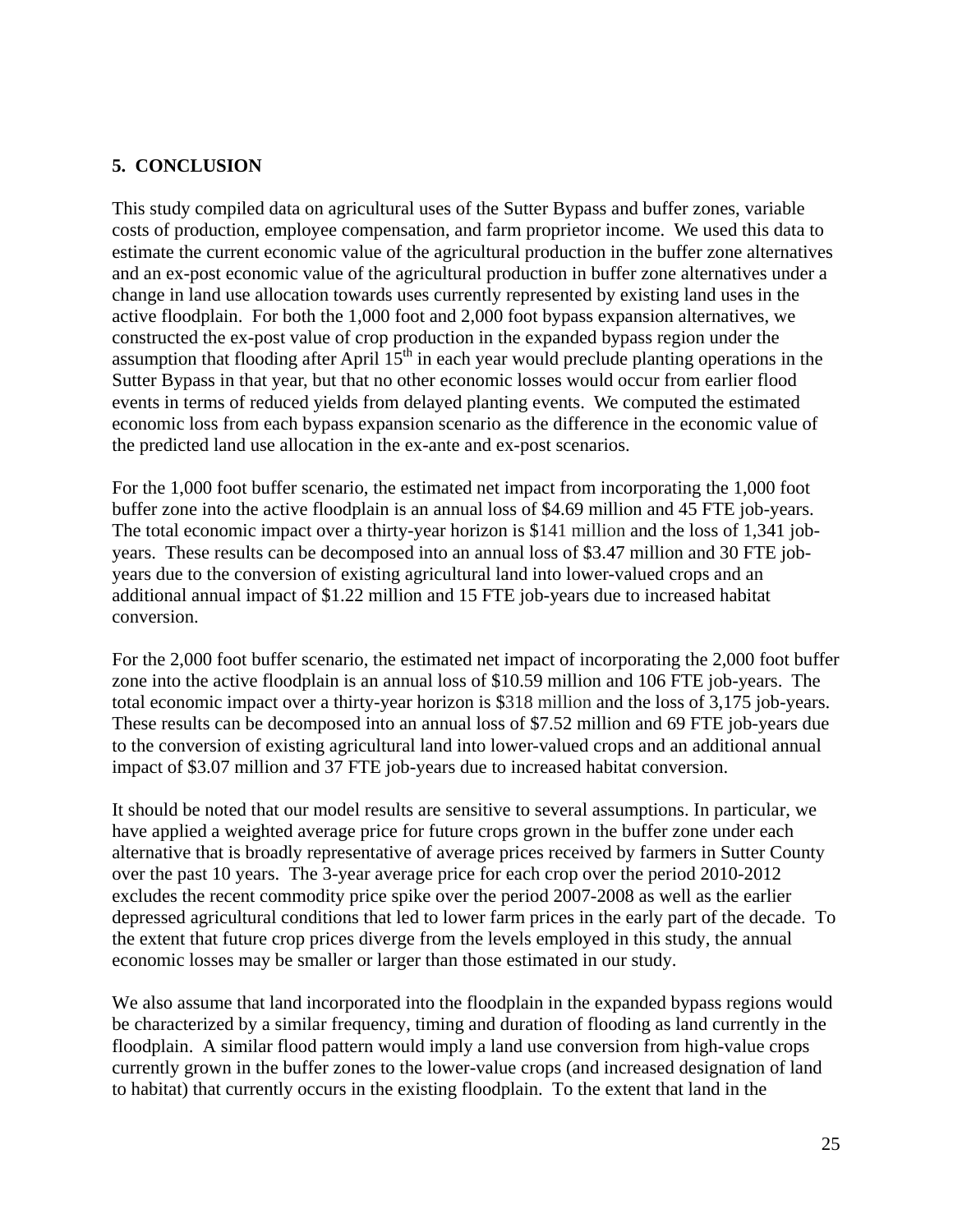expanded bypass regions are characterized by an increased (decreased) frequency, timing and duration of flooding than land in the existing floodplain, the actual land use allocation that occurs would likely involve greater (smaller) economic losses.

Finally, we have not attempted to quantify the economic value of land converted to habitat. For example, land converted from orchards to habitat results in a loss of economic value from agricultural production, but may also increase (or decrease) the ecological productivity of the land. The values calculated in this report implicitly assume that the conversion of land from crops to habitat produces no net change in the ecological value of the land and further study would be needed to adjust these values for additional gains and losses due to changes in the nonmarket values of habitat.

It is also important to emphasize that our study calculates only the expected cost to the regional economy of Sutter County. Our study does not attempt to calculate changes in ecological services from the predicted change in land use allocation, nor does our study account for changes in risk management strategies, decreases in property values, and increases in flood insurance premiums for which farm proprietors would be subject if their land is remapped into the active floodplain.